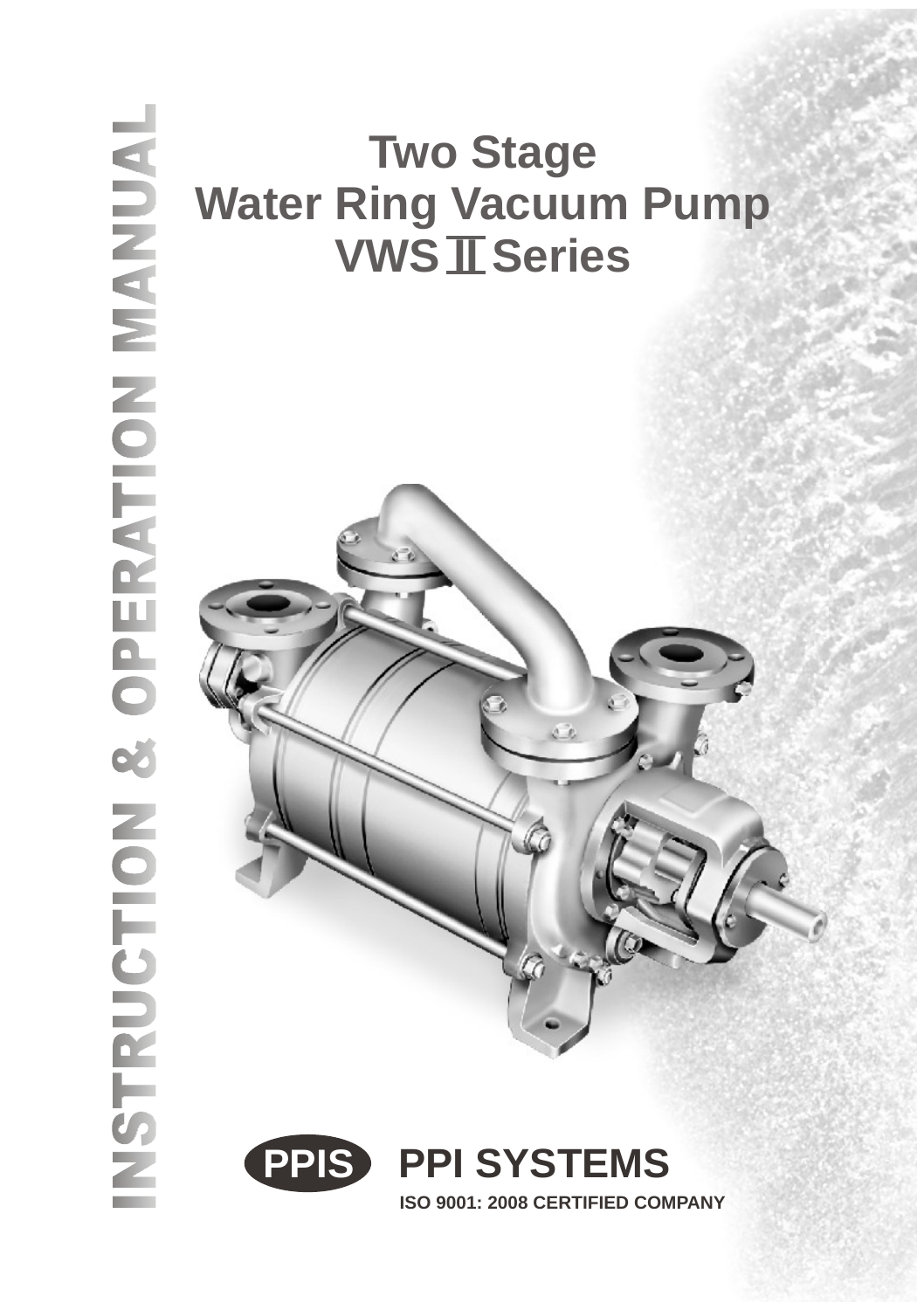*Thank you for purchasing the PPI WATER RING VACUUM PUMP Before using the pump, please read the operating instructions so you can easily install, operate and maintain the pump.*

**PPIS**

*This pump or this pump unit, respectively may be mounted and put into operation by qualified technical personnel only and these operating instructions and the effective regulations have strictly to be observed. If you don't pay attention to these operating instructions,*

- *1. Danger may be created for you and your colleagues*
- *2. The pump or the pump unit may be damaged*
- *3. The manufacturer is not liable for damages resulting from this nonobservance!*

*Please be aware of your responsibility for your fellow men when working at the pump or the pump unit!*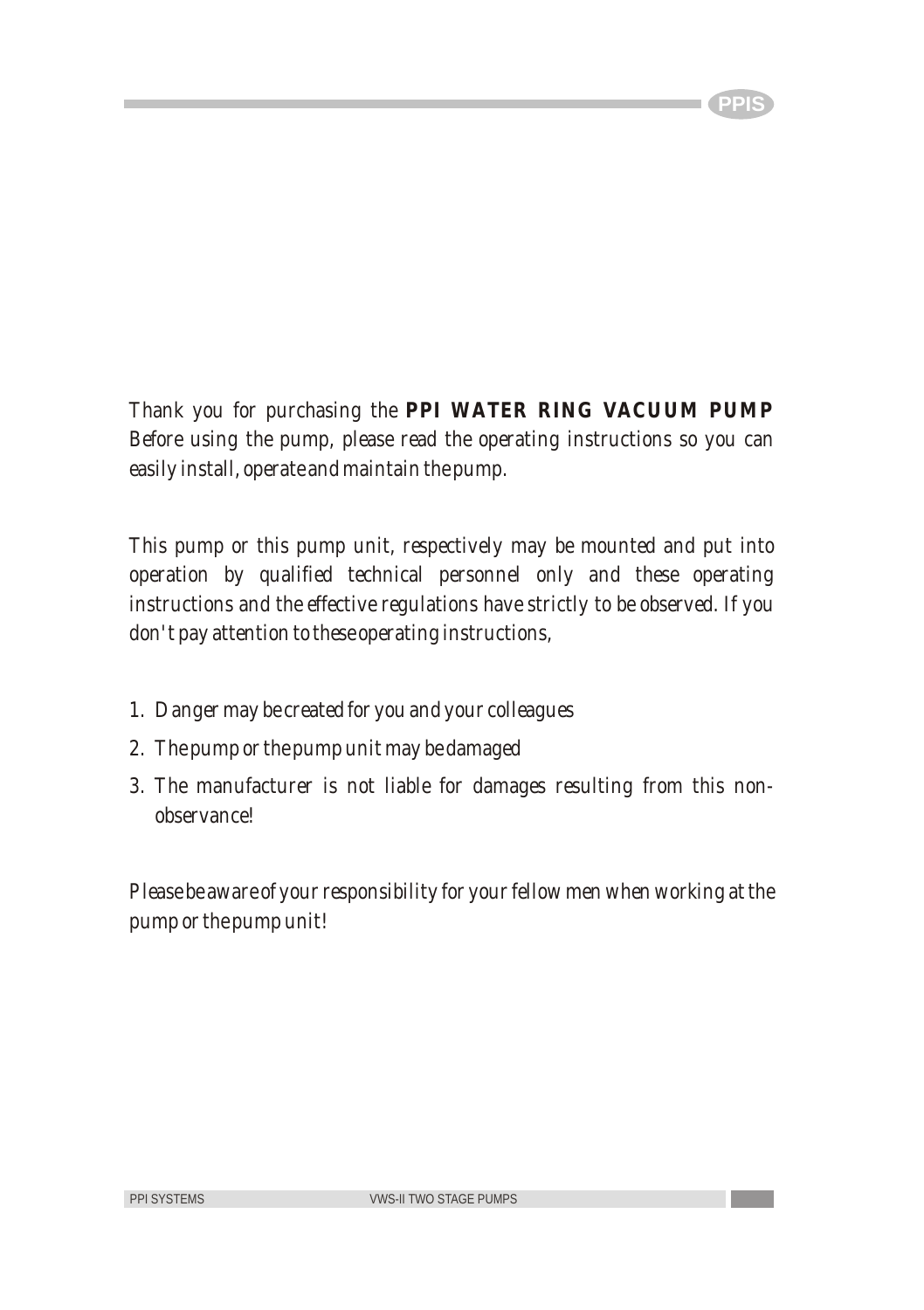**Contract** 

# **CONTENTS**

| <b>DATA SHEET</b>                                    | Page No.       |
|------------------------------------------------------|----------------|
| 1. SAFETY INSTRUCTIONS/WARNING                       | $\overline{1}$ |
| 2. LOCATION OF ITEMS                                 | 2              |
| 3. ERECTION & INSTALLATION PROCEDURE                 | $3 - 4$        |
| 4 .CONNECTION OF VACUUM PUMP                         | 5              |
| 5. WORKING INSTRUCTION                               | 6              |
| 6. PARTS INFORMATION                                 | $\overline{7}$ |
| 7. DISASSEMBLY AND ASSEMBLY FOR MAINTENANCE          | $8 - 11$       |
| 8. TROUBLE SHOOTING : PROBLEMS, CAUSES AND SOLUTIONS | 12             |
| 9. BEFORE YOU CALL SERVICE PERSONNEL                 | 13             |
| <b>10. MATERIAL OF CONSTRUCTION</b>                  | 14             |
| <b>11. LIST OF ACCESSORIES</b>                       | 15             |
| 12. RECOMMENDED SPARES                               | 16             |
| <b>CROSS-SECTIONAL DRAWING</b>                       | 17             |
| <b>GENERAL ARRANGEMENT DRAWING</b><br>ı              | 18             |
| RANGE OF OTHER PRODUCT                               | 19             |

Ī.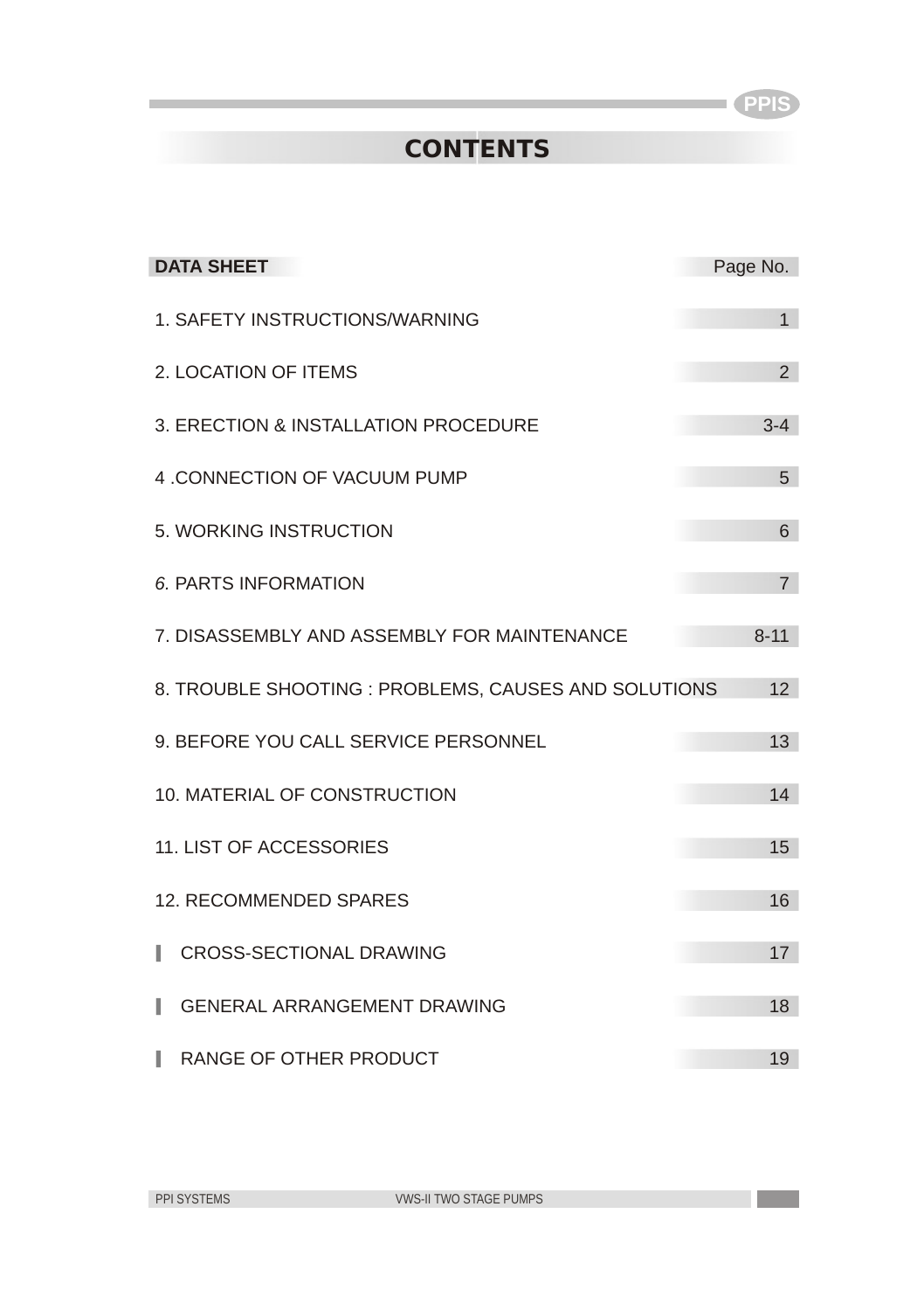# **DATA SHEET**

Ī.

| DRIVE DETAILS: Direct                   |                                                                                                                                                                                                                                      |                           |
|-----------------------------------------|--------------------------------------------------------------------------------------------------------------------------------------------------------------------------------------------------------------------------------------|---------------------------|
|                                         |                                                                                                                                                                                                                                      |                           |
| MOTOR SPEED: 1440 RPM                   |                                                                                                                                                                                                                                      |                           |
| PUMP SPEED: 1440 RPM                    |                                                                                                                                                                                                                                      |                           |
|                                         |                                                                                                                                                                                                                                      |                           |
|                                         |                                                                                                                                                                                                                                      | L.P.M.                    |
| WATER PRESSURE : 1.0 kg/cm <sup>2</sup> |                                                                                                                                                                                                                                      |                           |
|                                         |                                                                                                                                                                                                                                      |                           |
|                                         |                                                                                                                                                                                                                                      |                           |
|                                         |                                                                                                                                                                                                                                      |                           |
| <b>COUPLING: Tyre</b>                   |                                                                                                                                                                                                                                      | SIZE :___________________ |
| PPI SYSTEMS                             | <b>Example 19 And Street Street Street Street Street Street Street Street Street Street Street Street Street Street Street Street Street Street Street Street Street Street Street Street Street Street Street Street Street Str</b> |                           |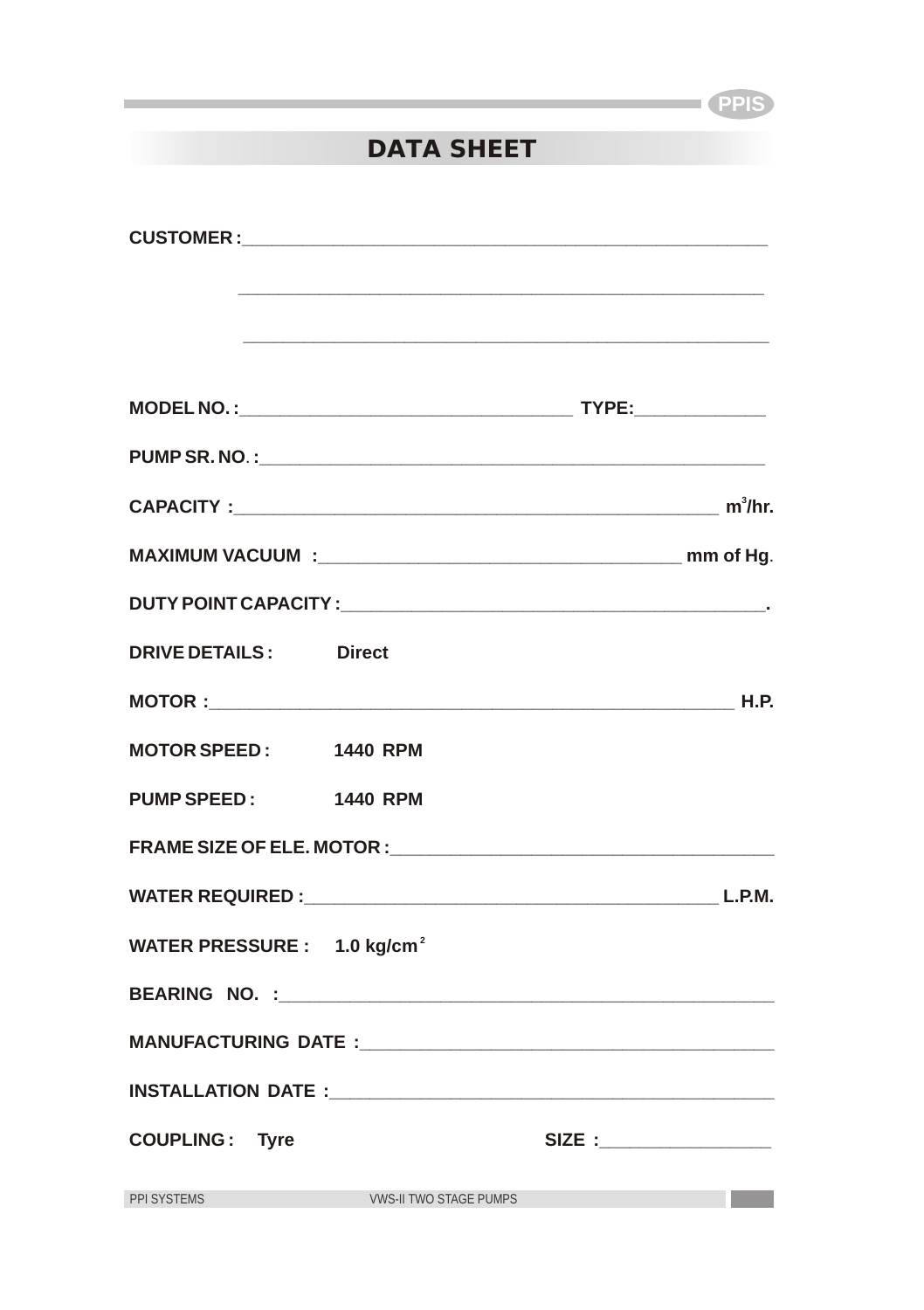### 1. SAFETY INSTRUCTION / WARNING

This operating manual gives basic instructions which are to be observed during installation, operation and maintenance of the pump. It is therefore imperative that this manual is read by the responsible personnel/operator prior to installation and commissioning. It is always to be kept available at the installation site.

### **WARNING**

- DO NOT CARRY OUT ANY MAINTENANCE WHILE THE PUMP IS CONNECTED TO THE MOTOR. y
- NEVER START OR STOP THE PUMP WITHOUT WATER. y
- NEVER INCREASE HEIGHT OF WATER OUTLET FROM PUMP SILENCER IT WILL ABSORBS MORE POWER & TRIPPING OF ELECTRIC MOTOR. y
- IT IS ADVISABLE TO CHECK THE WATER HARDNESS AND, IN CASE OF THIS EXCEED AND TOLERANCE LIMITS (50 to 150 PPM) A PROPER PURIFICATION SYSTEM SHOULD BE PROVIDED. y
- IN CASE OF CALCAREOUS WATER, IT IS NECESSARY TO DISASSEMBLE FROM TIME TO TIME THE PUMP DESCALE IT. y
- DO NOT LOOSE OR TIGHTEN BEARING COVER BOTLS WITHOUT ANY INSTRUCTION y

### **SAFETY INSTRUCTIONS RELEVANT FOR MAINTENANCE, INSPECTION AND ASSEMBLY WORK**

*Any work on the pump shall only be performed when it is at a standstill*. It is imperative that the procedure for shutting down the machine described in this manual is to be followed.

Pumps and pump units which convey hazardous media must be decontaminated.

On completion of work all safety and protective facilities must be reinstalled and made operative again.

Close the isolating valves at pump inlet, outlet and seal water. Let the pump cool down to ambient temperature if it has been handling hot fluid. Adopt safety measures if the pump has been handling hazardous fluids.

### **UNAUTHORIZED ALTERATIONS AND PRODUCTION OF SPARE PARTS**

Any modifications may be made to the vacuum pump only after consultations with the manufacturer. Using spare parts and accessories authorized by the manufacturer is in the interest of safety. Use of other parts may exempt the manufacturer from any liability.

### **UNAUTHORIZED MODE OF OPERATION**

The reliability of the vacuum pump delivered will only be guaranteed if it is used in the manner intended and in accordance with the instructions of this manual. The limit values specified in the data sheet must under no circumstances be exceeded.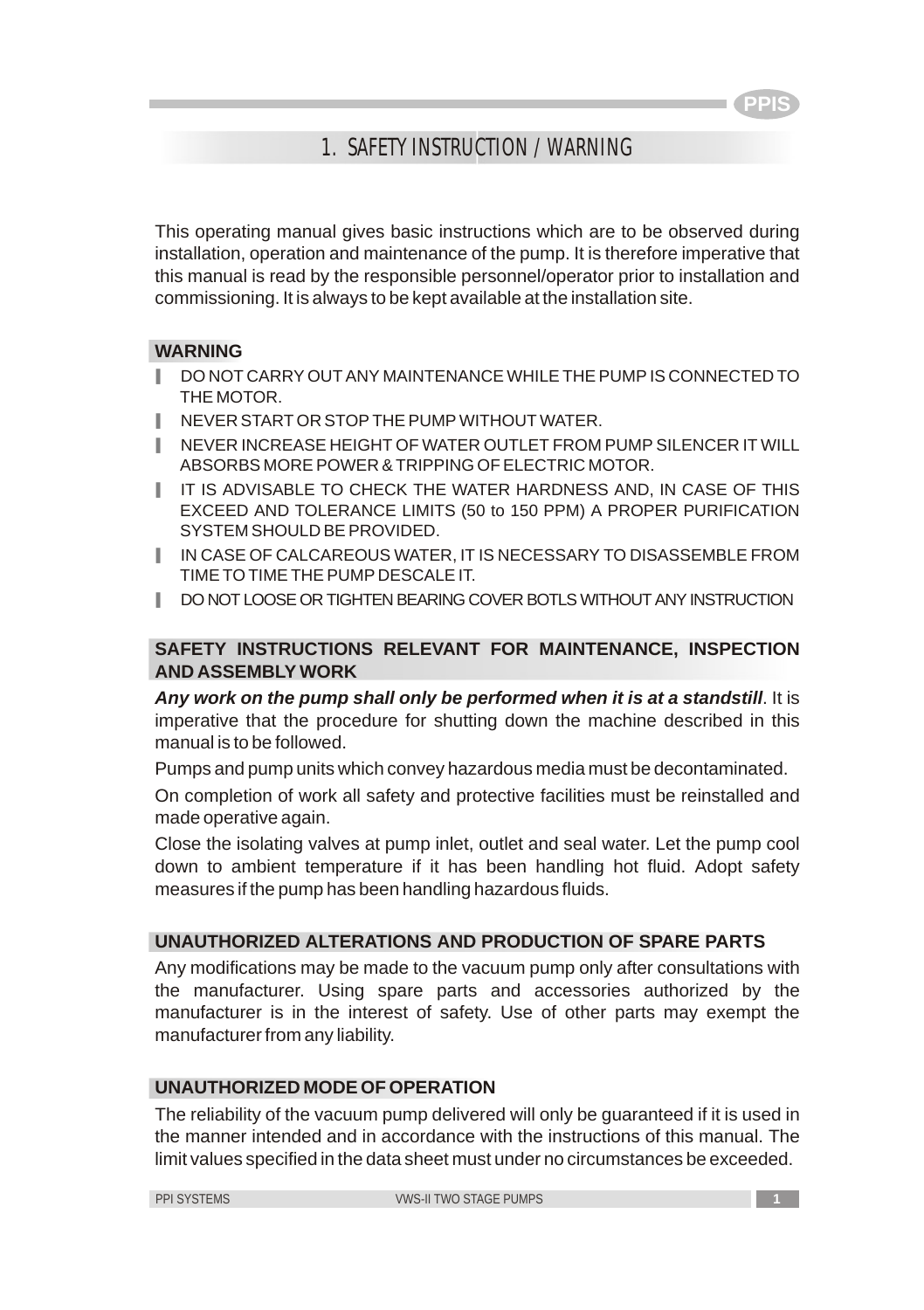T.

### 2. LOCATION OF PARTS



- 1. Vacuum Pump
- 2. Base Frame
- 3. Electric Motor
- 4. Vacuum Gange
- 5. Tyre Coupling
	- 6. Ball valve
- 7. Stop Cock (Water Regulating Valve)
- 8. Inter Connecting Pipe
- 9. Suction
- 10. Dishcharge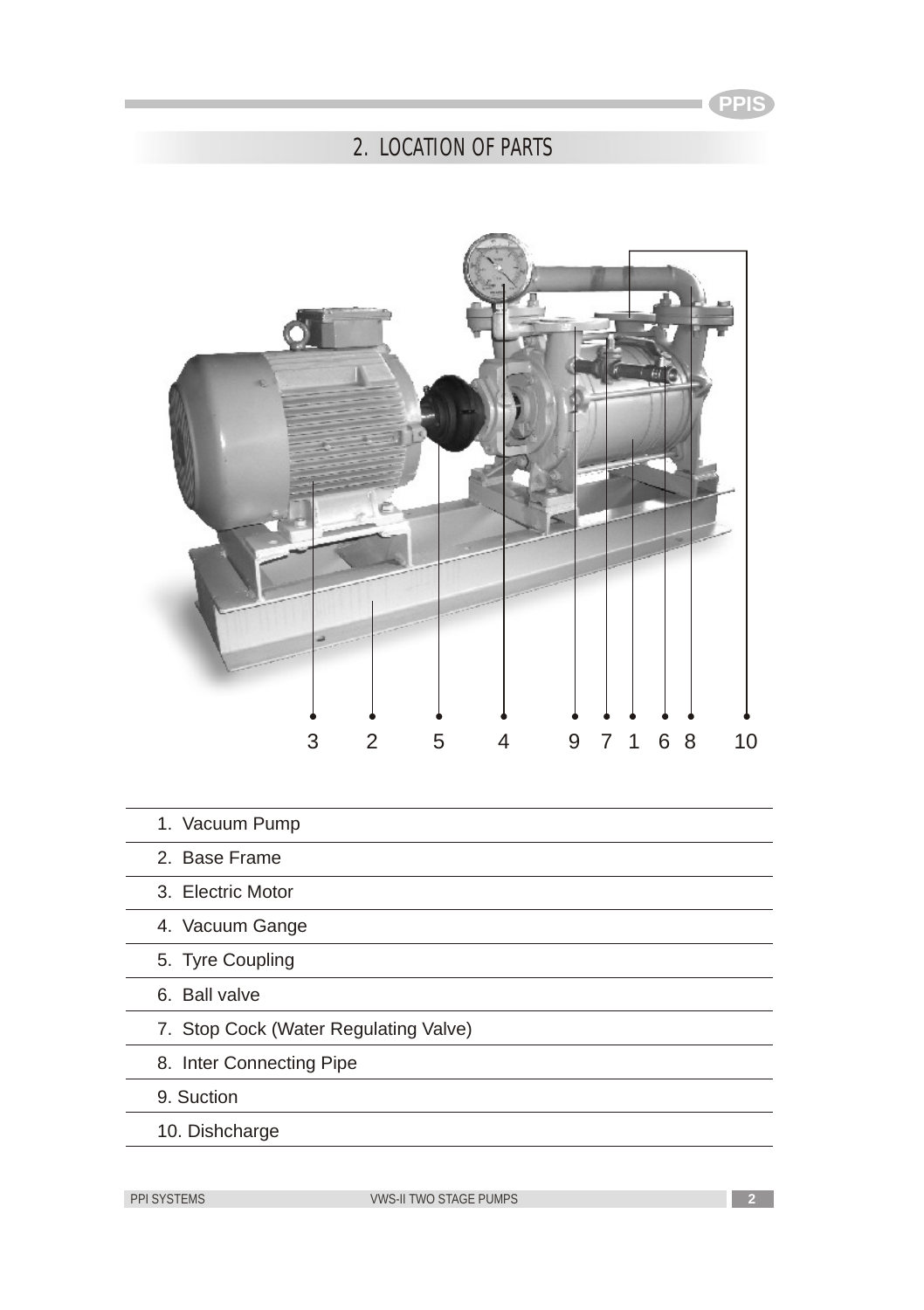### 3. ERECTION & INSTALLATION PROCEDURE

### **PROPER ERECTION IS VERY IMPORTANT FOR SMOOTH RUNNING & LONG SERVICE OF THE PUMP. (REFER G. A. DWG.)**

1. Prepare foundation as per drawing.

2. Generally vacuum pump supplied with Common Base frame for Pump & Motor & Coupling set. In this case, pump side coupling is supplied duly fitted on pump. You have to connect motor side coupling on your electric motor.

#### **PROPER FOUNDATION**

- Correct foundations and installations are essential to assure a safe operation. A non compliance with the norms of correct foundation and installation could cause pump failures.
- I The pump must be installed on flat surface, rigid enough to withstand its weight and suitable to withstand the loads cause by the motor mechanism and by the pump operation.
- In order to avoid vibration or wear of the coupling, it is necessary to keep a correct alignment during continuos operation conditions. y

#### **MOUNTING OF COUPLING**

When assembling pump and motor both shafts must be centrally to each other and be easily turntable. The distance between both coupling halves shall have the specified measurement. (ref. Figure. 1 )

### **TYRE COUPLING**

- T5 M = 25MM VWS-50&75 TWO STAGE
- T6 M=30MM VWS-100 & 150 TWO STAGE
- T7 M=42MM VWS-200 & 250 TWO STAGE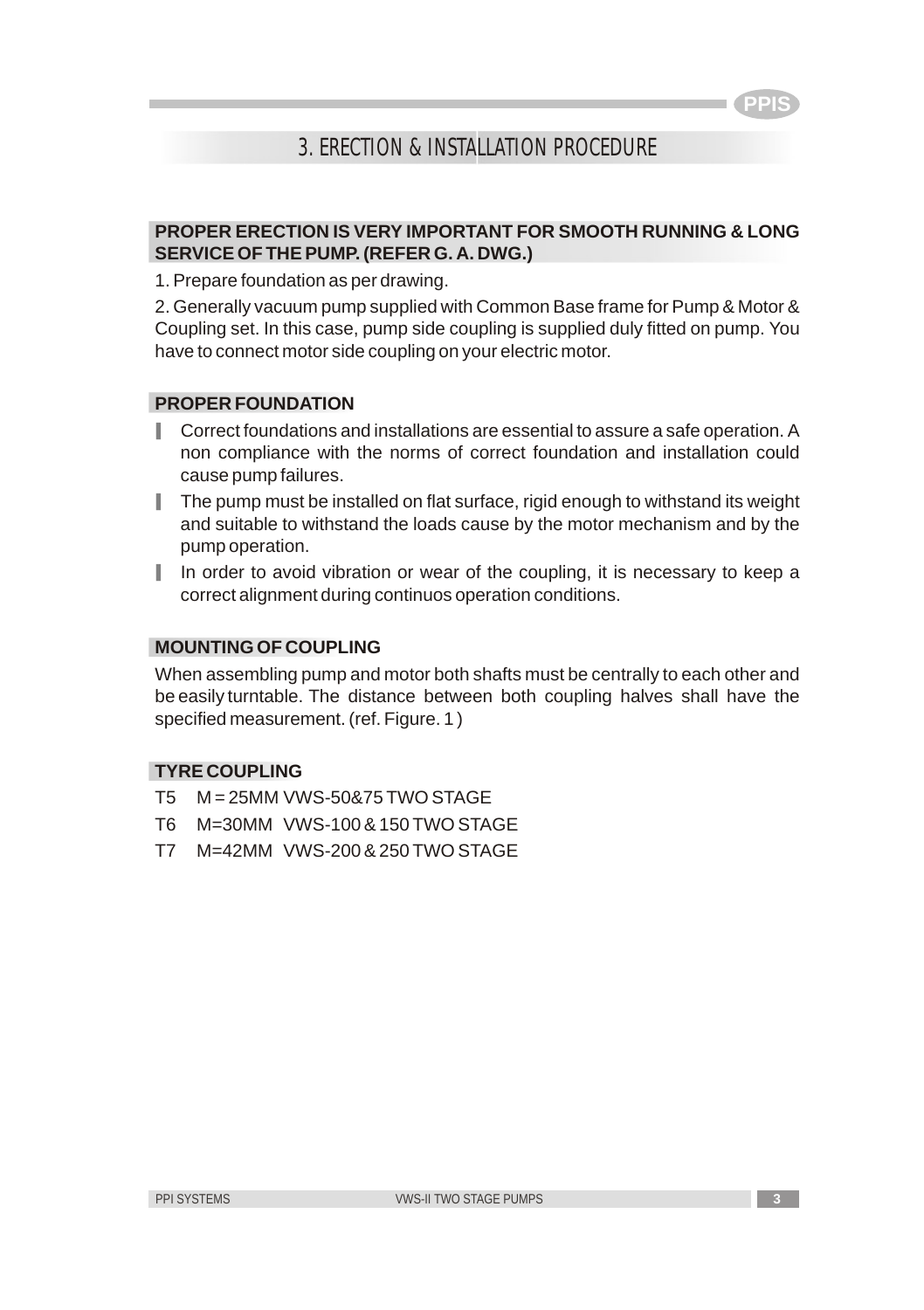

### 3. ERECTION & INSTALLATION PROCEDURE



### **%%UFIG. 5.1 MEASUREMENT TO BE SET BETWEEN BOTH COUPLING HALVES**

| <b>TYPE COUPLING</b> |                 |                             |  |
|----------------------|-----------------|-----------------------------|--|
| COUPLING SIZE        | M               | USED ON MODEL               |  |
| Τ5                   | $25 \text{ mm}$ | VWS-50 & VWS-75 TWO STAGE   |  |
| Т6                   | $30 \text{ mm}$ | VWS-100 & VWS-150 TWO STAGE |  |
|                      | 42 mm           | VWS-200 TWO STAGE           |  |

### **MOUNTING OF THE PUMP AND INSTALLATION INTO THE PIPING SYSTEM**

On delivery, suction and discharge branch as well as the service liquid connection are closed to prevent the entering of foreign bodies. The Blind Rubber Packing to be removed only immediately before connecting the pipelines. The weight of heavy pipelines must be supported in order to prevent distortions of the pump.

The pump has to be aligned with the pipelines.

The screws are to be tightened in the following order:

- Tightening of the flange connections of suction and discharge line ı
- Fastening of the service liquid line y
- Tightening of the pump feet and of the motor feet ı

### **FINAL WORK**

- The following final work must be carried out y
- Check the tightness of the connecting flanges ı
- Check the easy running of the pump (for that purpose turn the coupling). y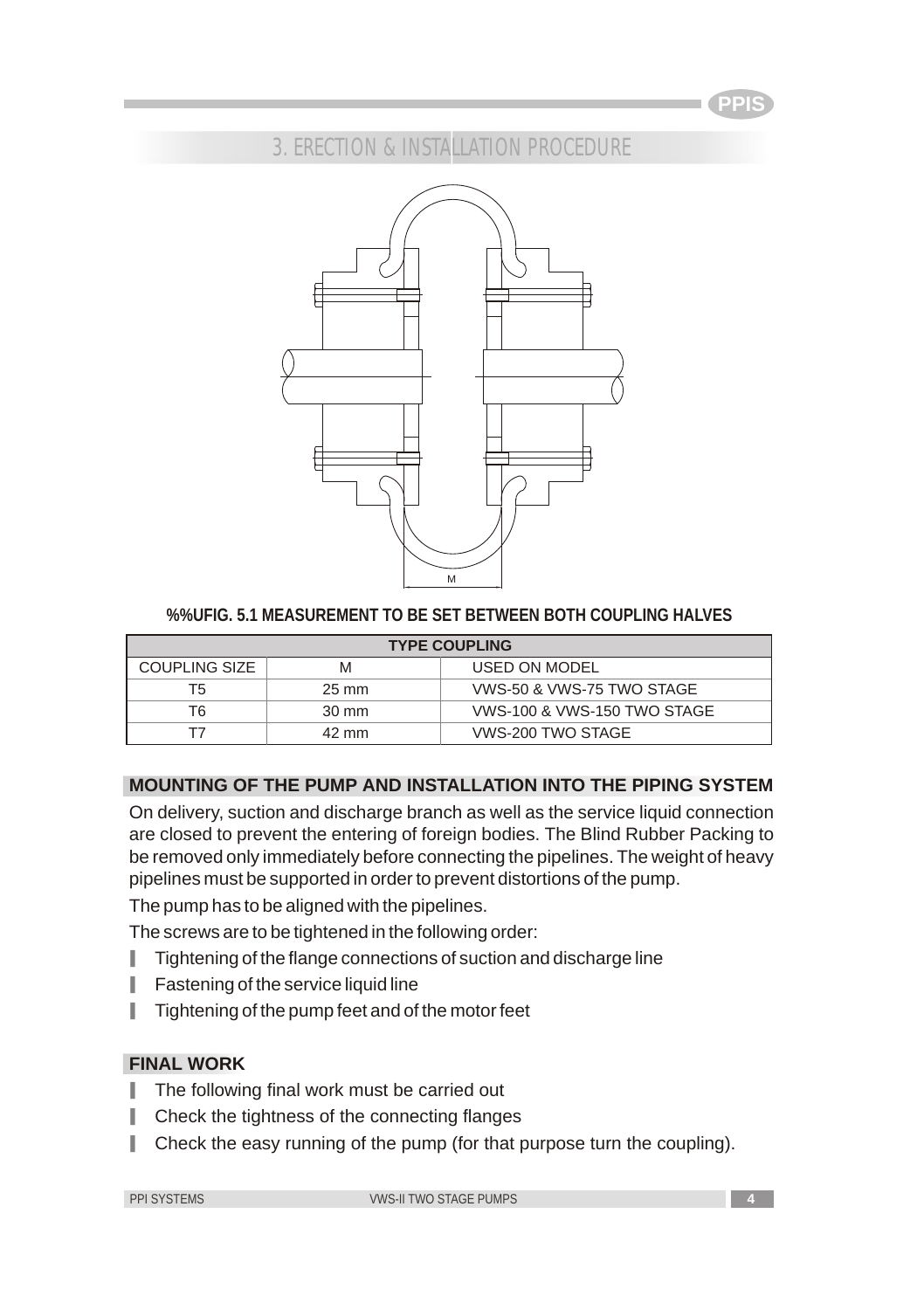### 4. CONNECTIONS OF VACUUM PUMP

### **PIPELINES**

- Pay attention to the arrows at the pump pipe line indicating the flow direction. y
- The nominal widths of the pipelines must not be smaller than the nominal widths of the corresponding pump branches. y
- All pipelines must be cleaned prior to installation of the pump. y
- The pipelines must be supported in order to avoid distortions of the pump components (danger of breaking of the pump components). y
- $\blacksquare$  The suction, discharge and service liquid lines must be as short as possible and their cross-section must be as least as the corresponding pump connections. For long pipelines larger cross sections are required.

identify first locations and dimensions of all connections required to interconnected the pump with the installation, then proceed with the actual piping.

### **SUCTION LINE**

A non-return valve should be installed in the suction line. It prevents back flow of gas and liquid in the suction piping when the pump stopped.

If the pump shall be started-up or stopped with closed shutoff element, e.g. Valve in the suction line, cavitation occurs, too.

### **DISCHARGE LINE**

The discharge line must not be led more than 1m vertically or diagonally upwards. If a shutoff element is installed in the discharge line behind the liquid separator, it must be ensured that the pump cannot be put into operation while this shutoff element is closed.

### **SEAL WATER LINE**

For a good operation the watering vacuum pumps must be supplied with a seal water which is clean, non abrasive and of any solids. The service seal water should not exceed 30.31 degree centigrade and the gas handled should be maximum 90 degree centigrade.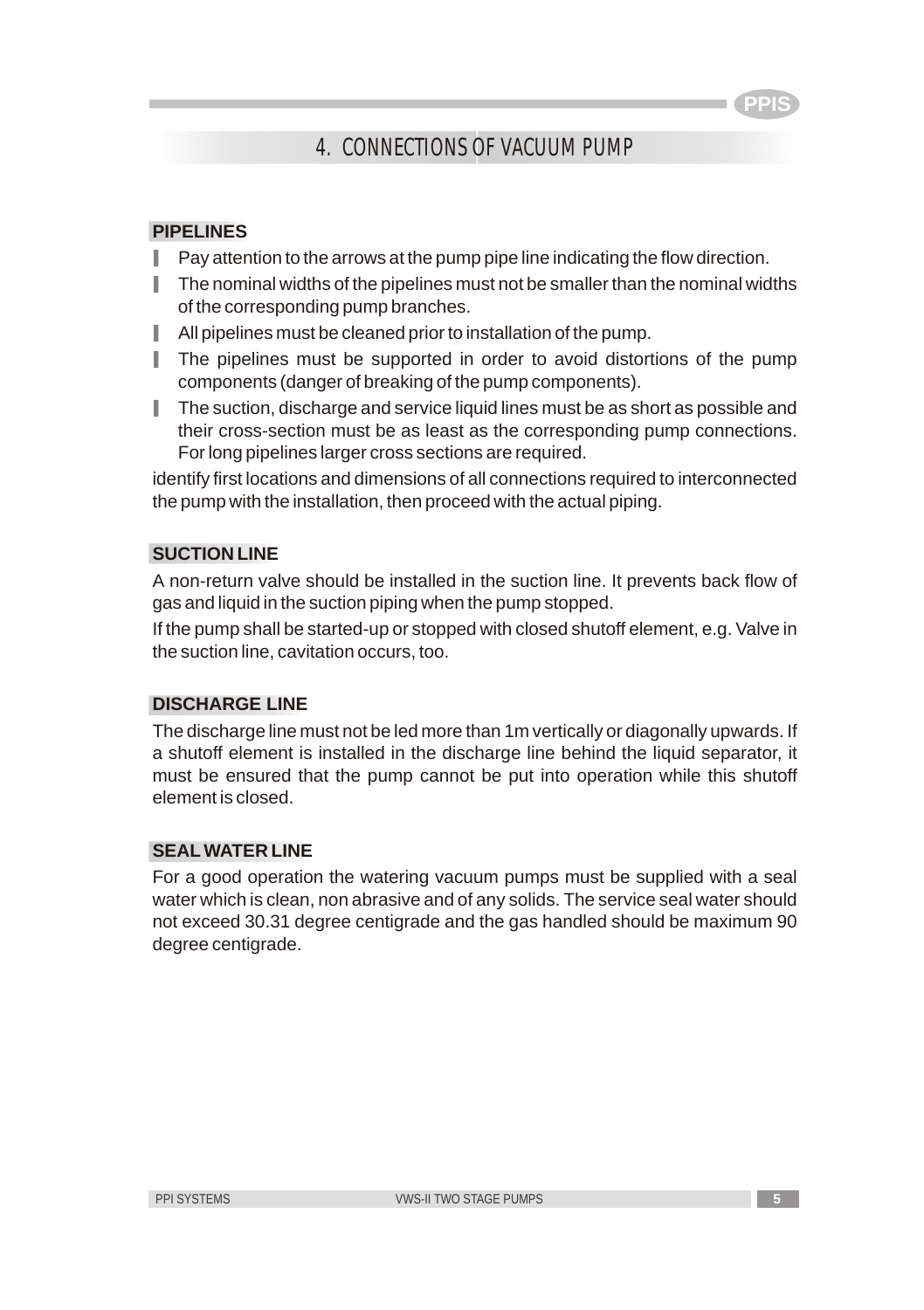### 5. WORKING INSTRUCTION

#### **STARTING**

- 1. Turn shaft by hand to ensure that pump runs freely.
- 2. Start electric motor, see the direction of rotation. It should be clockwise looking from the coupling side. **Never start pump without water, Always start the water first, then pump.**
- 3. Regulate the quantity of water supply as per pump data sheet by means of plug or stop cock. Excessive water quantity is also dangerous and may overload the motor.
- 4. Check the temperature rise of bearing housing at regular intervals of 15 minutes during the first two hours of operation.
- 5. If the temperature does not stabilizes below 65 degree centigrade stop the pump and investigate the problem.

#### **STOPPING**

- 1. Always stop the pump first and then the water supply.
- 2. Close the water line ball valve without disturbing the cock valve.

#### **STORAGE**

If the pump is required to be storage for long time, drain water completely by opening two plugs at the bottom of casing cover. Fill the lubrication oil from suction flange. To avoid rust deposition inside the pump.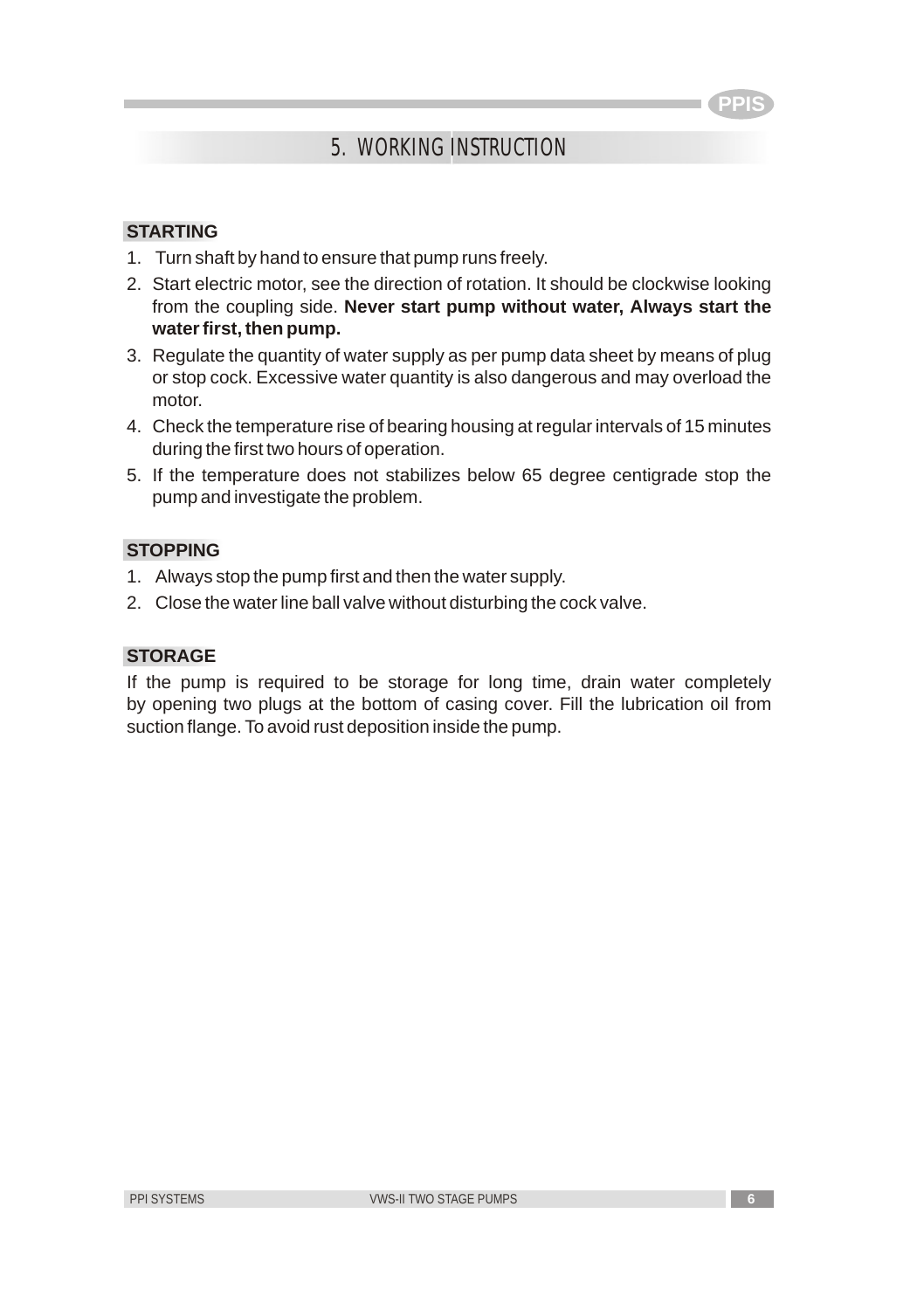### 6. PARTS INFORMATION



**PPI SYSTEMS CONSIDERED ASSESSMENTS CONSIDERED ASSESSMENT OF A SET OF A SET OF A SET OF A SET OF A SET OF A SET OF A SET OF A SET OF A SET OF A SET OF A SET OF A SET OF A SET OF A SET OF A SET OF A SET OF A SET OF A SE**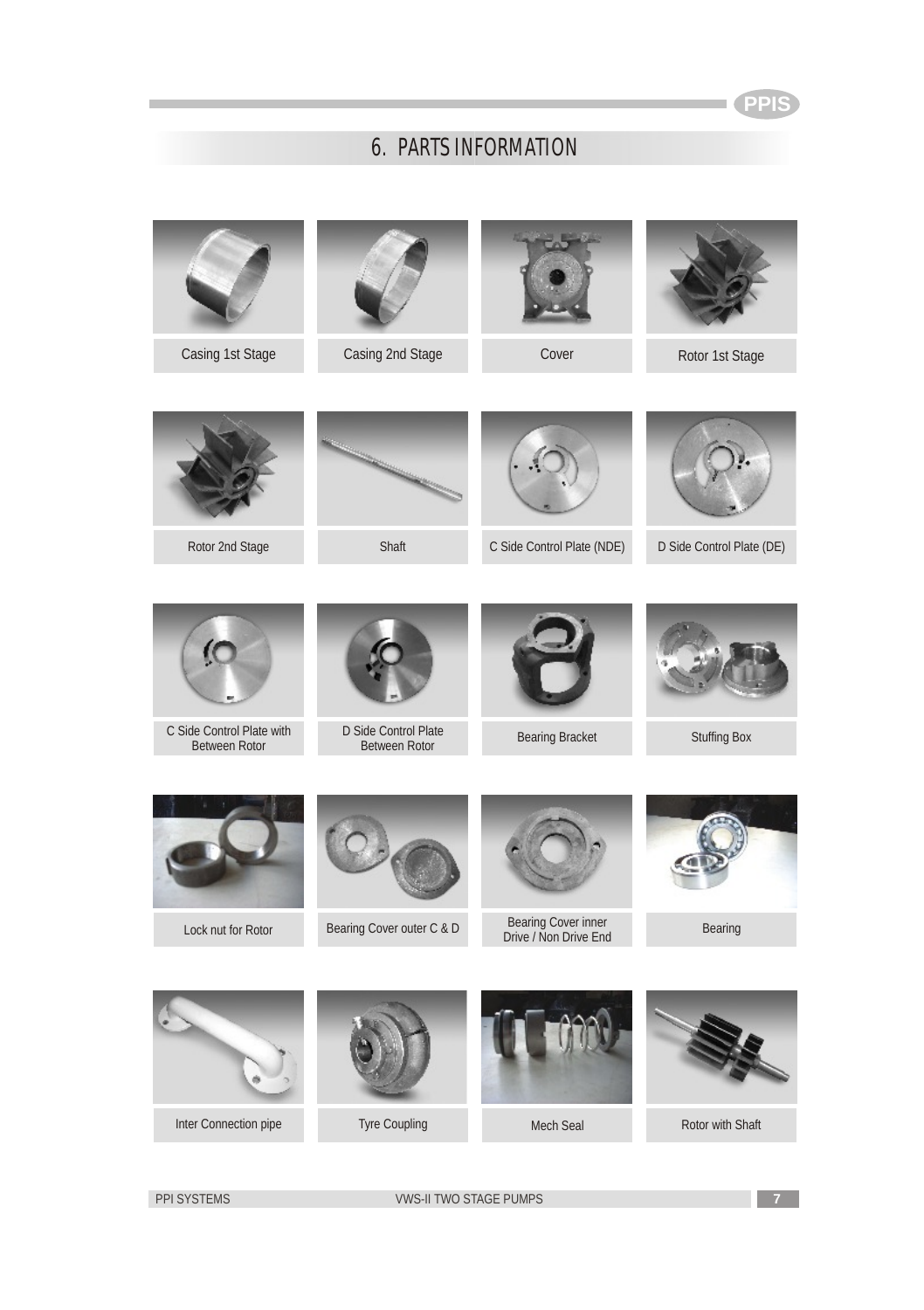### 7. DISASSEMBLY & ASSEMBLY FOR MAINTENANCE

#### **BEFORE STARTING THE PUMP DISASSEMBLE ENSURE THE FOLLOWING THINGS**

- When assembly and disassembly the pump especially observe that no toxic or aggressive media can escape from open lines. Secure the shut off organs against unauthorized operations.
- I Drain the pump before the disassembly out of the plant. After draining, residuals of liquid will remain in the pump which must be removed by flushing the pump with a suitable liquid.
- The electrical connections must be fixed or separated respectively only after removal of the corresponding fuse.

#### **MAINTENANCE**

The pump requires only little maintenance. However, the following points must be observed.

- The bearings shall be lubricated after approximately 10,000 service hours. y
- The mechanical seals do not require any maintenance. With normal operation, leakage's occur only after several 1000 service hours if parts subject to wear are used up. y
- $\|$  In case of risk of freezing, the pump, the liquid separator and the pipelines are to be drained if necessary, the pump is to be preserved.
- If the pump is required to be storage for long time, drain water completely by opening two plugs at the bottom of casing cover. Fill the lubrication oil from suction flange.
- In case strongly calcareous water is used as service liquid, the pump has to be opened at least in a period of six months in order to remove the calcareous(scale) deposits. y
- $\blacksquare$  The calcareous deposits can be avoided if the service liquid is prepared with a suitable agent. The measures to be taken depend on operation time and water quality.
- In case the pump has not been in operation for a longer period of time, it must be drained. y

#### **DISASSEMBLY**

Proceed according to the following order:

- Switch off the power supply y
- Disconnect the motor y
- Drain the installation within the pump area, i.e. between the slides at suction and discharge side. y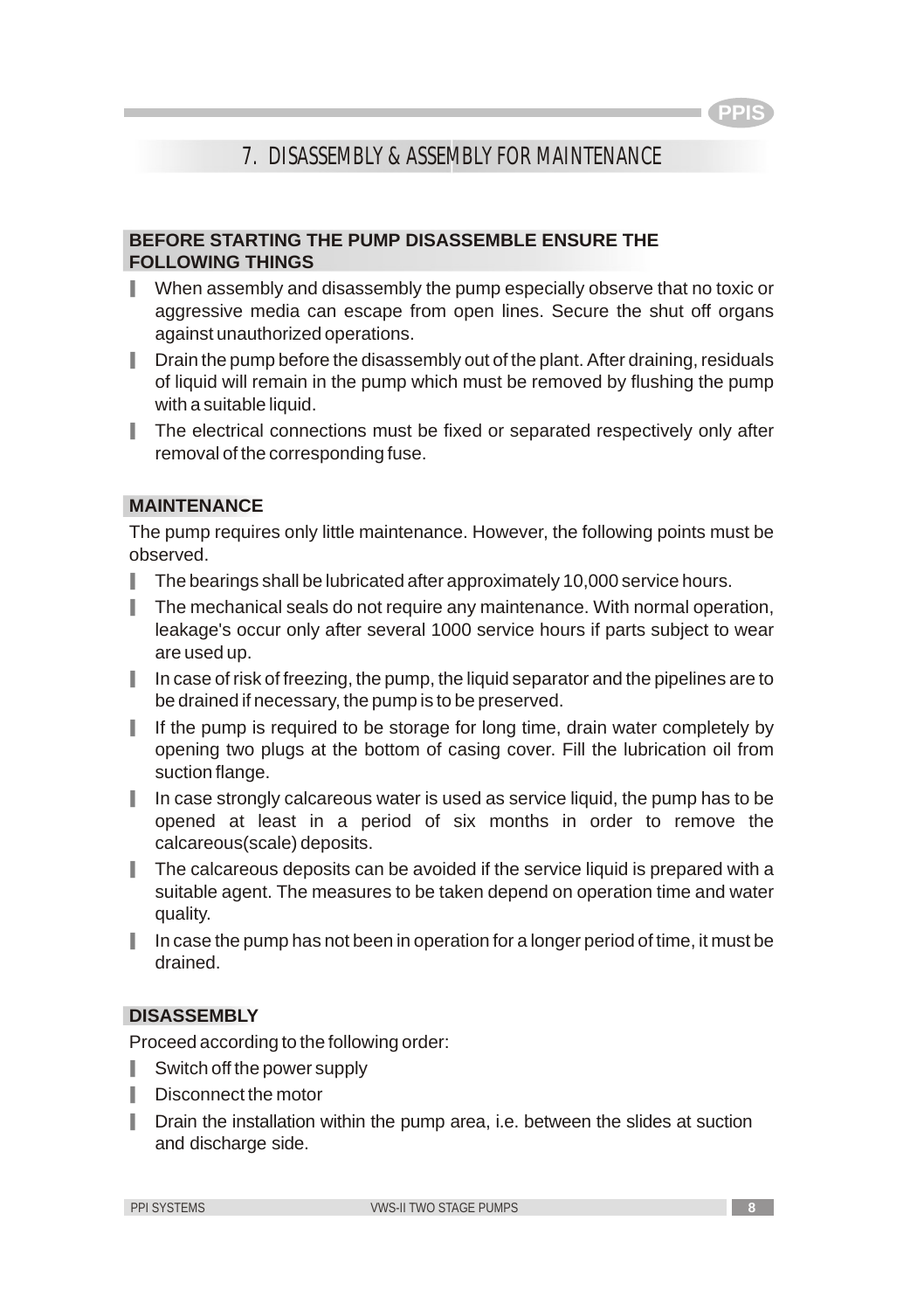**PPIS**

### 7. DISASSEMBLY & ASSEMBLY FOR MAINTENANCE

- y If necessary disconnect measuring probes and control instruments and dismount them.
- y Drain liquid out of the pump.
- y Dismount the pump out of the installation.
- y If necessary, flush the pump.
- | Remove coupling half

#### **DISMANTLING OF THE VACUUM PUMP**

Please proceed as follows:

- y Remove key. Release hex bolt and remove outer bearing covers from drive side. Remove the hex bolts from the bearing bracket. With the help of bearing puller remove the bearing safely.
- I Unscrew the hex bolt of the stuffing box and remove it. Pull the mechanical seal out from the shaft.
- I Unscrew the nuts and remove the studs from the body. Take off the casing cover. Remove the casing of the first stage.
- Open the lock nut of the rotor and pull out the rotor from the shaft. Remove the key of rotor.
- After removing the rotor, take off the two control plates so the second stage casing can be remove. Remove the second stage casing.
- Remove the spacer between rotor and than second stage rotor. Remove key of the rotor.
- Repeat the step 1 to remove bearing from the non drive side end.

### **ASSEMBLY**

Preparation for assembly:

- y Clean all pump parts carefully. Observe that the sealing have no grooves and that the guide disc is plane. Possibly the guide disc must be smoothed by means of abrasive cloth on a leveling plate.
- Coat the running surface of guide disc (except sealing fittings) with Anabond 610 (sealing gasket).
- When mounting no foreign substances and no superfluous sealing mass must enter the pump.

### **ASSEMBLY OF THE PUMP**

Proceed as follows:

y All marks must be in perfect alignment. If one or several parts are replaced, which may effect the position of the rotor by their axial length, the rotor must be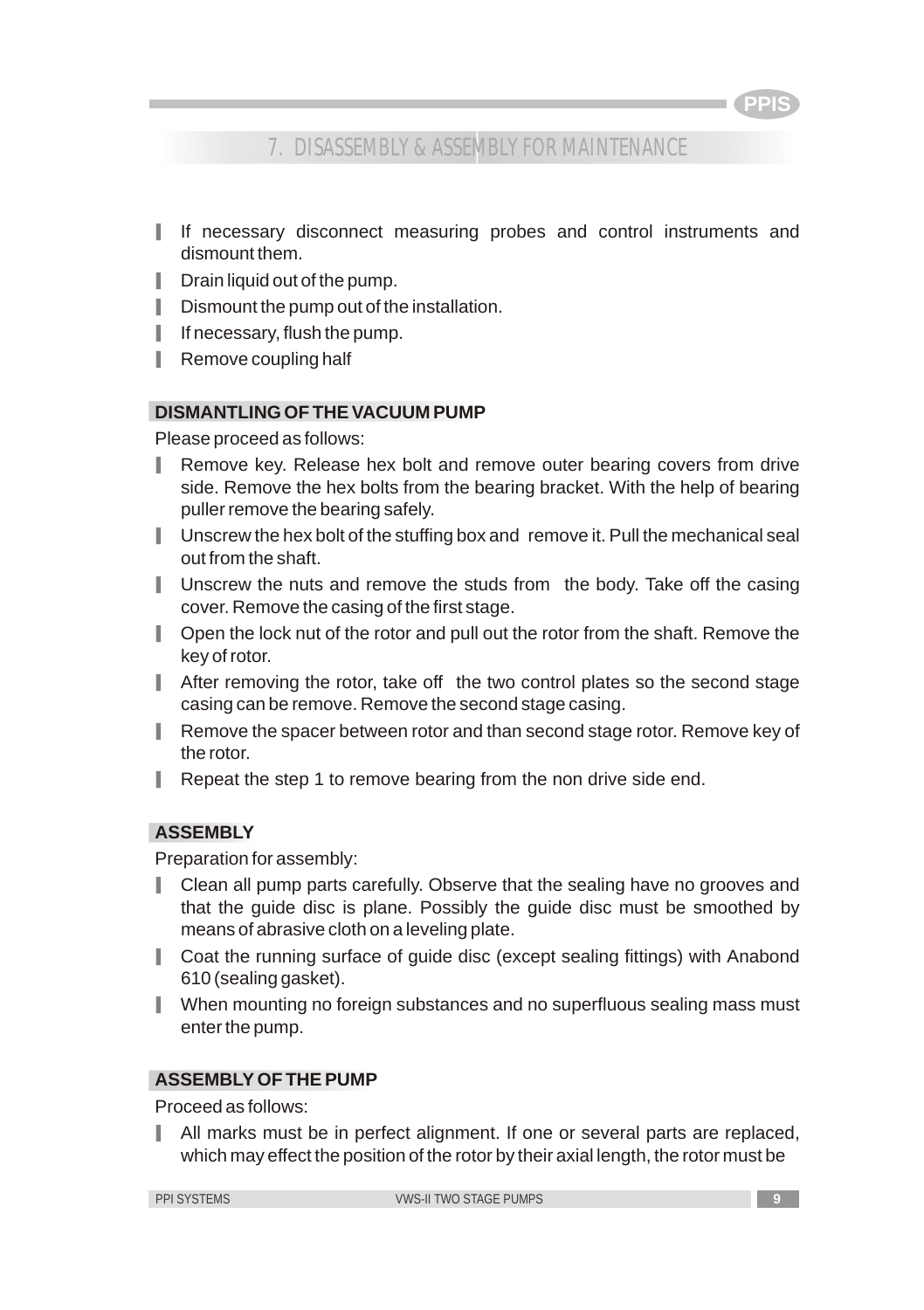### 7. DISASSEMBLY & ASSEMBLY FOR MAINTENANCE

mounted again. The spacer has to be machined in such a way that the length becomes about 0.20 mm greater than the width of the control plates when pressed together and the depth of the recess in impeller.

- Press control plates in the centering of the casing and tighten with screws. y
- Put on the shaft, at the non-driven side, a the lock washer and screw on slightly the shaft nut. Put key into groove of shaft. Slip rotor on shaft. Adjust a distance between the chamfer of the shaft and the front surface of the rotor. Put the second key into the groove of shaft, slip the rotor on to the shaft against control plates and spacer. Put on slightly the lock washer and fasten it by the lock nuts. The vanes of both rotor must be inclined to the sense of rotation. ı
- Lay down the pre assembled casing, control disk upward. Center the central body on the control plate. Insert the pre assembled shaft, drive side upward and center control plate on to the central body. Center the central body on to the control plate. Center the pre assembled casing, control disk first, on the central body. Tighten the tie bolts only manually. I.
- Push on the shaft the spacer and the rotating parts of the mechanical seal. Observe the correct sense of rotation of pumping screw clockwise. Press stationary seal ring of mechanical seal in the shaft sealing casing and fasten by the screws to casing. Pay attention that the cast on the rear side of the shaft seal casing points toward the casing feet. y
- Center the bearing bracket on the casing in such a way that the drain opening points to the casing feet, then tighten by the screws. Press in the cleaned or new anti friction bearing. Fasten the bearing covers and with the screws to the bearing bracket. y
- Turn the pump carefully by 180° so that the drive side points downward. Push on the shaft the spacer and the rotating parts of the mechanical seals. Observe the correct sense of rotation of pumping screw clockwise. Press stationary seal ring of mechanical seal in the shaft sealing casing and fasten by the screws to casing. Pay attention that the cast on the rear side of the shaft seal casing points toward the casing feet. ı.
- Slip on the shaft the bearing cover and the thrower. Center the bearing bracket on the casing in such a way that the drain opening points to the casing feet, then tighten by the screws. Press in the spacer and the cleaned or new anti friction bearing tighten by the shaft nut and secure by the safety tab washer. Put on the bearing cover. Screw on slightly the screws for fastening of the bearing cover and do not tighten. y
- Put the pump horizontally, align the pump feet on a plane base and tighten crosswise the tie bolts. y
- The total play of the rotor is measured by alternating tightening of the bearing covers and until the rotor stop. When doing the cover in direction of the y

**PPIS**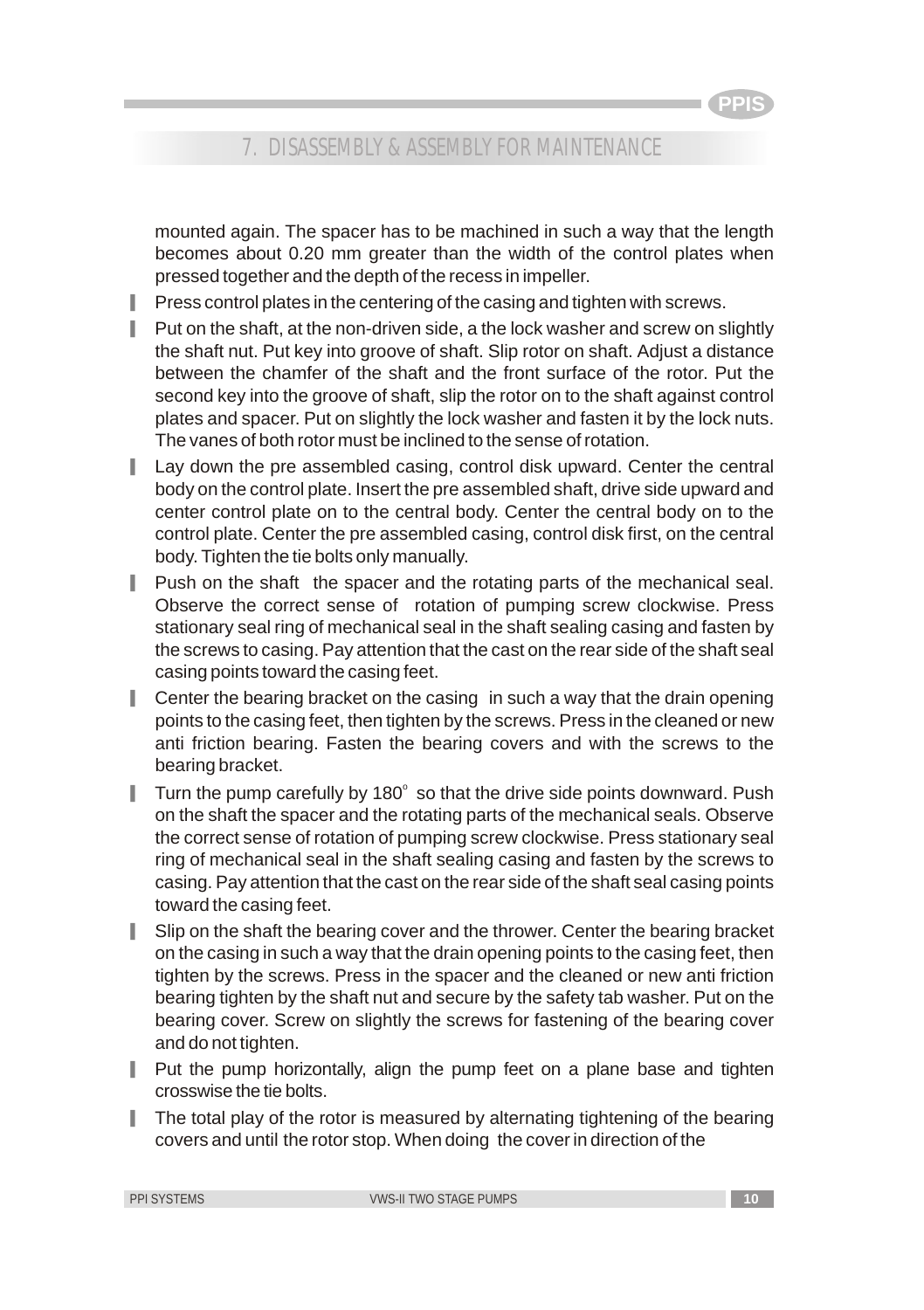### 7. DISASSEMBLY & ASSEMBLY FOR MAINTENANCE

movement has to be completely loosened before. The degree of displacement can be determined at the shaft end by means of a dial gauge. The rotor adjustment to the middle of the measured play is also achieved by means of the bearing covers and by loosening the cover tightened at last and by re-tightening the counter cover until the dial gauge indicates the correct value. Then tighten the loosened cover evenly.

Put connecting pipe 1 with sealing on pump branches and tighten with screws, studs and nuts. Insert ruff key in the groove of shaft, put on coupling half and the pump can now be reinstalled into the system. ı

### **TEST WORK**

After assembly the following test work has to be carried out:

- 1. Check the easy running of pump by rotating at the free shaft end. In case the pump should be stuck, probably the vane-wheel impeller has been wrongly adjusted. The trouble has to be eliminated.
- 2. Carry out a hydrostatic pressure test with 4 kg/cm2 (hydraulic test) Drain pump.
- 3. Carry out a leakage test (with foaming agents).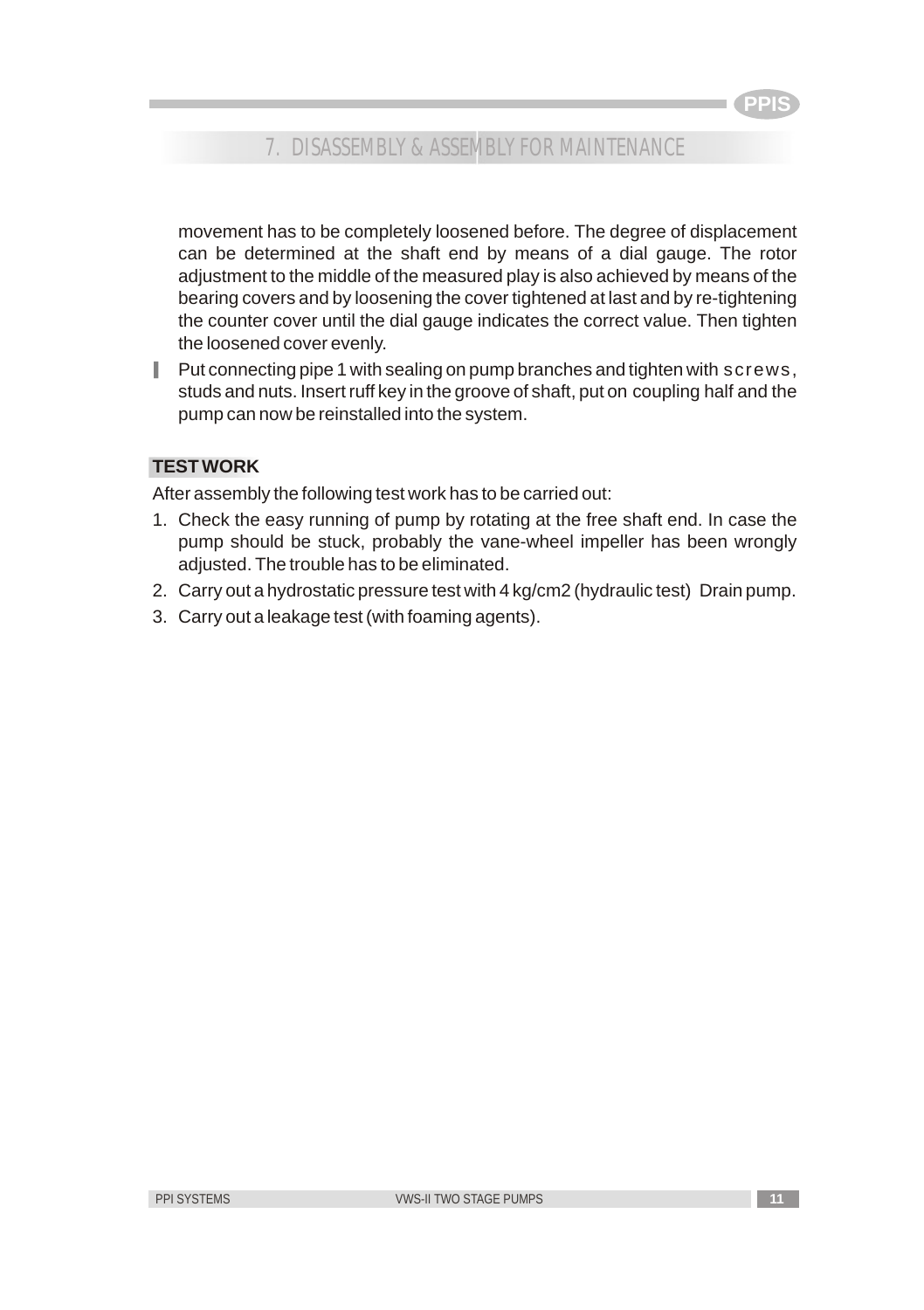# 8. TROUBLE SHOOTING : PROBLEMS, CAUSES & SOLUTIONS

| <b>PROBLEM</b>                                   | List of possible causes                                                  |
|--------------------------------------------------|--------------------------------------------------------------------------|
| Pump does not create or the vacuum is too low    | 1-2-3-4-9-11-18-19-22-23-24-25                                           |
| Excessive noise                                  | 1-4-5-6-7-10-24                                                          |
| <b>High Power Consumption</b>                    | 1-5-6-8-9-15-24-25                                                       |
| Vibration                                        | 5-6-7-8-10-12-13-24                                                      |
| Mechanical Seal Leaking                          | 11-24, 5, 6, 14                                                          |
| Pump looses liquid                               | 11-19-23                                                                 |
| <b>Bearing Failure</b>                           | $5 - 6 - 7$                                                              |
| Pump does not start                              | $1-6-20-21$                                                              |
| Shaft Partialy or totally locked                 | 6-10-15-16-21                                                            |
| Cavitation                                       | 3-4-8-9-17-24                                                            |
|                                                  |                                                                          |
| SR. NO.                                          | <b>CAUSES SOLUTIONS</b>                                                  |
| 1<br>Defective motor OR wired wrong              | Check the voltage, the frequency, motor type, power consumption,         |
|                                                  | rotation, connection, phase consistency                                  |
| Leakage in suction piping<br>2                   | Repair piping, check valves for leakage                                  |
| 3<br>Seal water high temperature                 | Lower the seal water temperatur, check the level of seal water,          |
|                                                  | adjust the cooling water flow.                                           |
| Low seal water flow<br>4                         | Increase the seal water flow                                             |
| 5<br>Coupling misalignment                       | Re-align the coupling and the pump/motor assembly                        |
| Faulty bearing<br>6                              | Replace the bearing                                                      |
| cavitation<br>7                                  | Open the anti-cavitation valve or set the relief valve to a lower        |
|                                                  | vacuum.                                                                  |
| High seal water flow<br>8                        | Reduce the seal water flow, adjust the by-pass valve                     |
| 9<br>High back pressure                          | Check the discharge line for obstructions or high friction losses,       |
|                                                  | reduce the back pressure to 0.1 bar.                                     |
| Wrong pump / motor assembly<br>10                | Verify that the base surface is level and that all pump feet are resting |
|                                                  | on the surface, add spacer                                               |
| Mechanical seal failure<br>11                    | Change the mechanical seal                                               |
| Wrong pump mounting<br>12                        | Remount the pump                                                         |
| Piping weight resting on pump<br>13              | Support the piping with hangers.                                         |
| Inadaquate seal lubrication<br>14                | Check flushing liquid temperature, flow and pressure                     |
| Minerals diposits from hard water<br>15          | Clean the pump                                                           |
| Foreign particles in pump<br>16                  | Disassembly the pump to remove the foreign particles.                    |
| Low suction pressure<br>17                       | Open the vacuum regulating valve and /or the vacuum relief               |
|                                                  | valve                                                                    |
| Wrong pump rotation<br>18                        | Reverse the rotation                                                     |
| <b>Bad gaskets</b><br>19                         | Replace the defective gasket                                             |
| Wrong motor connections<br>20                    | Check the electric connections.                                          |
| Pump jamed<br>21                                 | Disassemble and repair the pump                                          |
| Pump undersized<br>22                            | Select a pump with higher capacity                                       |
| 23<br>Pump worn-out                              | Disassemble and repair the pump                                          |
| Excessive liquid flow through suction line<br>24 | Reduce the fliquid flow through the pump suction; install a              |
|                                                  | centrifugal seperator(cyclone) before the pump                           |
| Instrumentation out of calibration<br>25         | Check working characteristics, replace if required                       |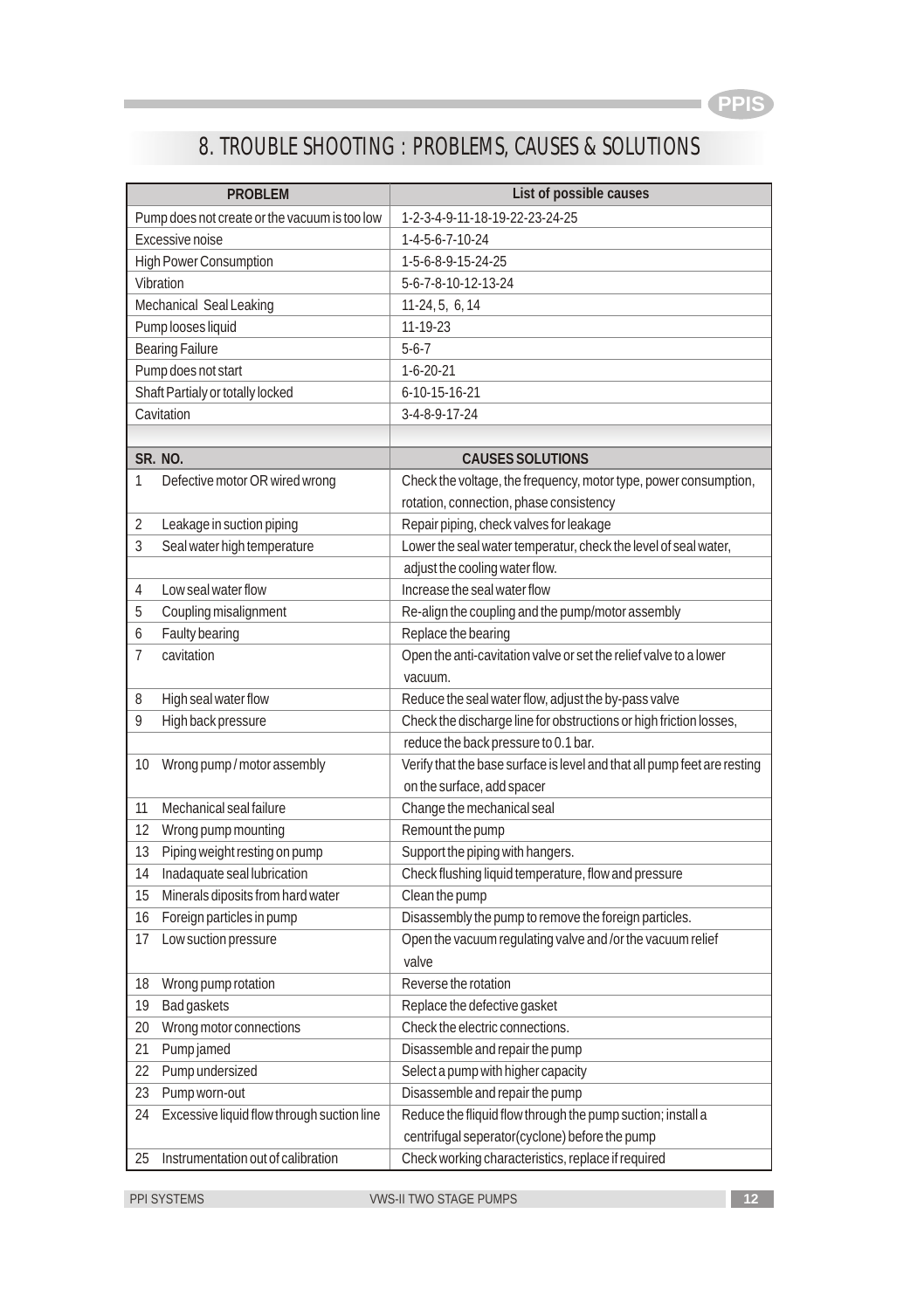### 9. BEFORE YOU CALL SERVICE PERSONNEL

- READ instruction manual carefully and thoroughly. y
- ALWAYS start water first and then pump. y
- NEVER start pump without water. y

#### **IF PUMP GOT JAMMED**

First fill pump with diesel / kerosene and leave it 24 hours. Most probably pump will be free. If not then. Check for Mechanical Rubbing or Touching.

#### **IF PUMP DOES NOT DEVELOP SUFFICIENT VACUUM**

- Check the vacuum gauge against master gauge. y
- Check for back pressure and make sure that discharge line is open to the atmosphere. y
- Check & see that outlet of silencer is not choked. y
- Check quantity of water. Make sure it is as per given in manual. Also check inlet water pressure which should be 1.0 kg/m2 max. y

#### **IF PUMP MAKES NOISE**

- If rattling continues to be heard at low vacuum, open the pump and check for entry of foreign particle and also check for broken rotor blade because of that particles. y
- I Check the alignment to rotor with the pump and distance between two coupling.

#### **IF YOUR MOTOR IS OVERLOADED**

- I Check that pump turns free by hand when stationary.
- I Check excessive seal water quantity and pressure.
- Check alignment to motor with the pump and distance between two couplings. y
- Dismantle pump and check for any internal damages or for scale formation. Excessive scale formation can effect to the smooth operation of vacuum pump and overload the motor. y

**PPIS**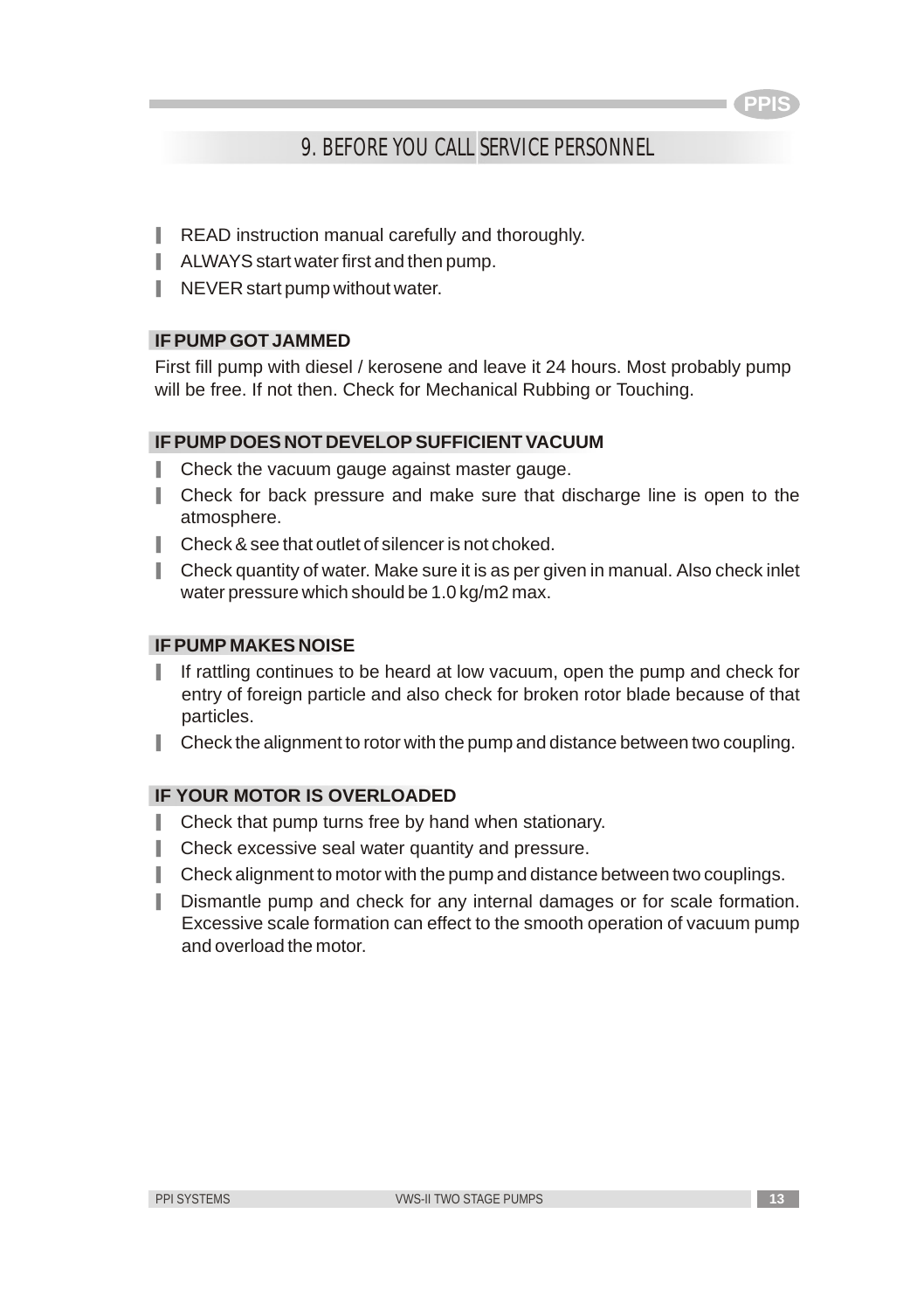# 10. MATERIAL OF CONSTRUCTION

| <b>COMPONENT</b>               | <b>QTY</b>     | <b>MATERIAL</b>   |                   |                   |
|--------------------------------|----------------|-------------------|-------------------|-------------------|
|                                |                | A                 | $\mathsf C$       | S                 |
| CASING (FIRST STAGE)           | 1              | <b>CAST IRON</b>  | <b>CAST IRON</b>  | SS-304 / SS-316   |
| CASING (SECOND STAGE)          | 1              | <b>CASTIRON</b>   | <b>CASTIRON</b>   | SS-304/SS-316     |
| CASING COVER                   | $\overline{2}$ | <b>CASTIRON</b>   | <b>CASTIRON</b>   | SS-304/SS-316     |
| ROTOR (FIRST STAGE)            | $\mathbf{1}$   | PH. BRONZE SS-304 | SS-304/SS-316     | SS-304/SS-316     |
| ROTOR (SECOND STAGE)           | $\mathbf{1}$   | PH. BRONZE SS-304 | SS-304/SS-316     | SS-304/SS-316     |
| CONTROLDISC (DRIVE SIDE)       | $\mathbf{1}$   | <b>CASTIRON</b>   | SS-304/SS-316     | SS-304/SS-316     |
| CONTROLDISC (CLOSE SIDE)       | 1              | <b>CASTIRON</b>   | SS-304/SS-316     | SS-304/SS-316     |
| CONTROL DISC (D-SIDE BET'N     | $\mathbf{1}$   | <b>CASTIRON</b>   | SS-304/SS-316     | SS-304/SS-316     |
| FIRST AND SECOND ROTOR)        |                |                   |                   |                   |
| CONTROL DISC(C-SIDE BET'N      | $\mathbf{1}$   | <b>CASTIRON</b>   | SS-304/SS-316     | SS-304/SS-316     |
| FIRST AND SECOND ROTOR)        |                |                   |                   |                   |
| <b>SHAFT</b>                   | $\mathbf{1}$   | EN-8/SS-316       | SS-304/SS-316     | SS-304/SS-316     |
| SPACER(BET'N TWO               | $\mathbf{1}$   | SS                | SS                | SS                |
| CONTROLDISC)                   |                |                   |                   |                   |
| SINGLE MECH. SEAL              | $\overline{2}$ | CARBON Vs. BUME 5 | CARBON Vs. BUME 5 | CARBON Vs. BUME 5 |
| STUFFING BOX.                  | $\overline{2}$ | <b>CASTIRON</b>   | <b>CASTIRON</b>   | SS-304/SS-316     |
| <b>DEEP GROOVE BALL</b>        |                |                   |                   |                   |
| <b>BEARING SINGLE ROW</b>      | $\overline{2}$ | STD.              | STD.              | STD.              |
| <b>BEARING BRACKET</b>         | $\overline{2}$ | <b>CAST IRON</b>  | <b>CAST IRON</b>  | <b>CAST IRON</b>  |
| <b>BEARING COVER</b>           |                |                   |                   |                   |
| (INNER SIDE)                   | $\overline{2}$ | <b>CAST STEEL</b> | CAST STEEL        | <b>CAST STEEL</b> |
| <b>BEARING COVER</b>           |                |                   |                   |                   |
| (DRIVE SIDE)                   | $\mathbf{1}$   | <b>CASTIRON</b>   | <b>CASTIRON</b>   | <b>CASTIRON</b>   |
| <b>BEARING COVER</b>           |                |                   |                   |                   |
| (NON DRIVE SIDE)               | $\mathbf{1}$   | <b>CASTIRON</b>   | <b>CASTIRON</b>   | <b>CASTIRON</b>   |
| ROTOR NUT FOR                  |                |                   |                   |                   |
| LOCKING ROTOR                  | $\overline{2}$ | SS                | SS                | SS                |
| STUD FOR PUMP                  | 6              | <b>MS</b>         | <b>MS</b>         | SS                |
| M12 X 365 LONG (for vws-75II)  |                |                   |                   |                   |
| M16 X 420 LONG (for vws-100II, |                |                   |                   |                   |
| vws-150II, vws-200II)          |                |                   |                   |                   |
| <b>LOCK NUT</b>                |                |                   |                   |                   |
| M40 X 1.5, KM8                 | $\mathbf{1}$   | STD.              | STD.              | STD.              |
| LOCKING WASHER I.D.            |                |                   |                   |                   |
| 40 mm X 1.5 mm THK., MB 8      | 1              | STD.              | STD.              | STD.              |

SUBJECT TO CHANGE WITHOUT PRIOR NOTICE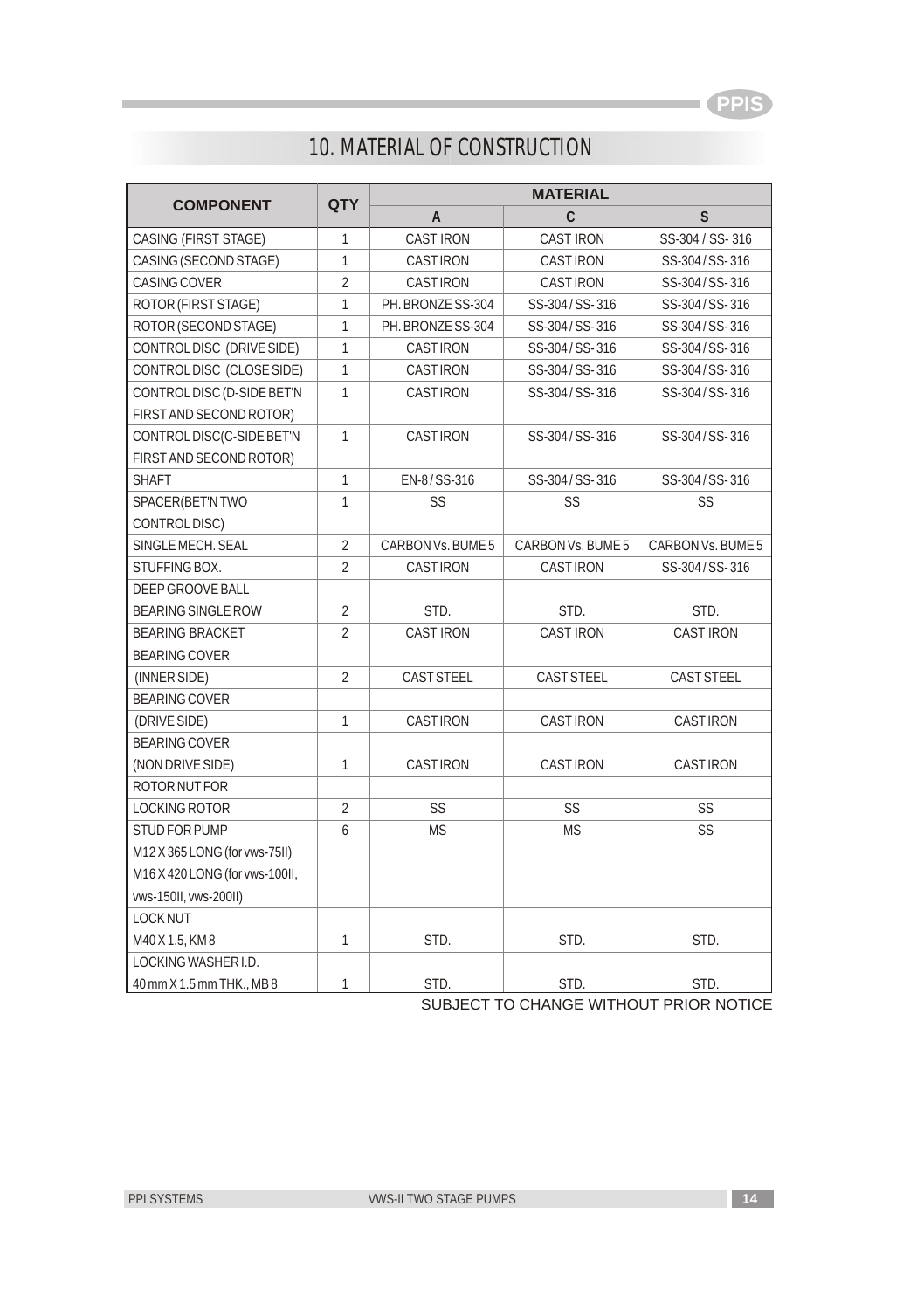### 11. LIST OF ACCESSORIES

- Vacuum Gauge (0 to 760 mm of Hg. direct mounting.) y
- Coupling Set (Tyre Coupling) y
- Ball Valve (on/off Valve) y
- Stop cock valve (water regulating valve) y
- Common base frame for pump and motor y
- Matching flange ( Fitted with pump ) y
- Water strainer (Brass for water line) y

### **OPTIONAL ACCESSORIES**

- 1. Non return valve
- 2. Coupling guard
- 3. Foundation bolt
- 4. Silencer

Carefully remove the pump from packing cartoon and examine for transportation damage. Check that all accessories are included, if you fin missing any item consult to our works.

**PPIS**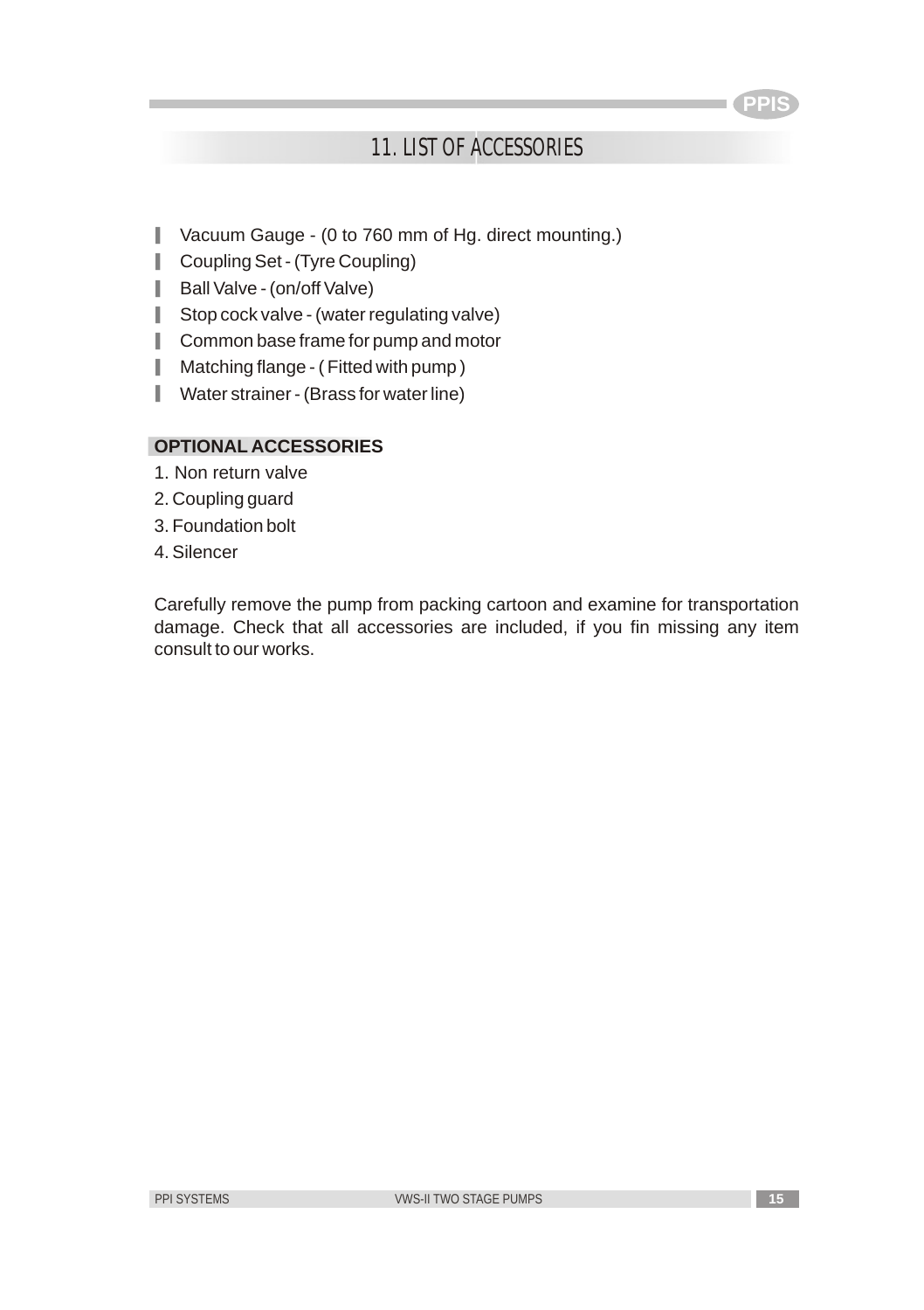# 12. RECOMMENDED SPARES : FOR ONE VACUUM PUMP

| SR. NO.        | <b>PART NAME</b>                                                   | QTY. |
|----------------|--------------------------------------------------------------------|------|
|                | Gasket Sealant Anabond 610 (50 ml)                                 | 2    |
| $\mathcal{P}$  | <b>Mechanical Seal</b>                                             | 2    |
| 3              | Bearing (drive & non drive) 6306 for VWS 50 / 75 Two Stage         | っ    |
| $\overline{4}$ | Bearing (drive & non drive) 6308 for VWS 100 / 150 / 200 Two Stage |      |
| 5              | Lock Nut for Rotor                                                 | っ    |
| 6              | Spacer                                                             |      |
|                | Stuffing box cover                                                 |      |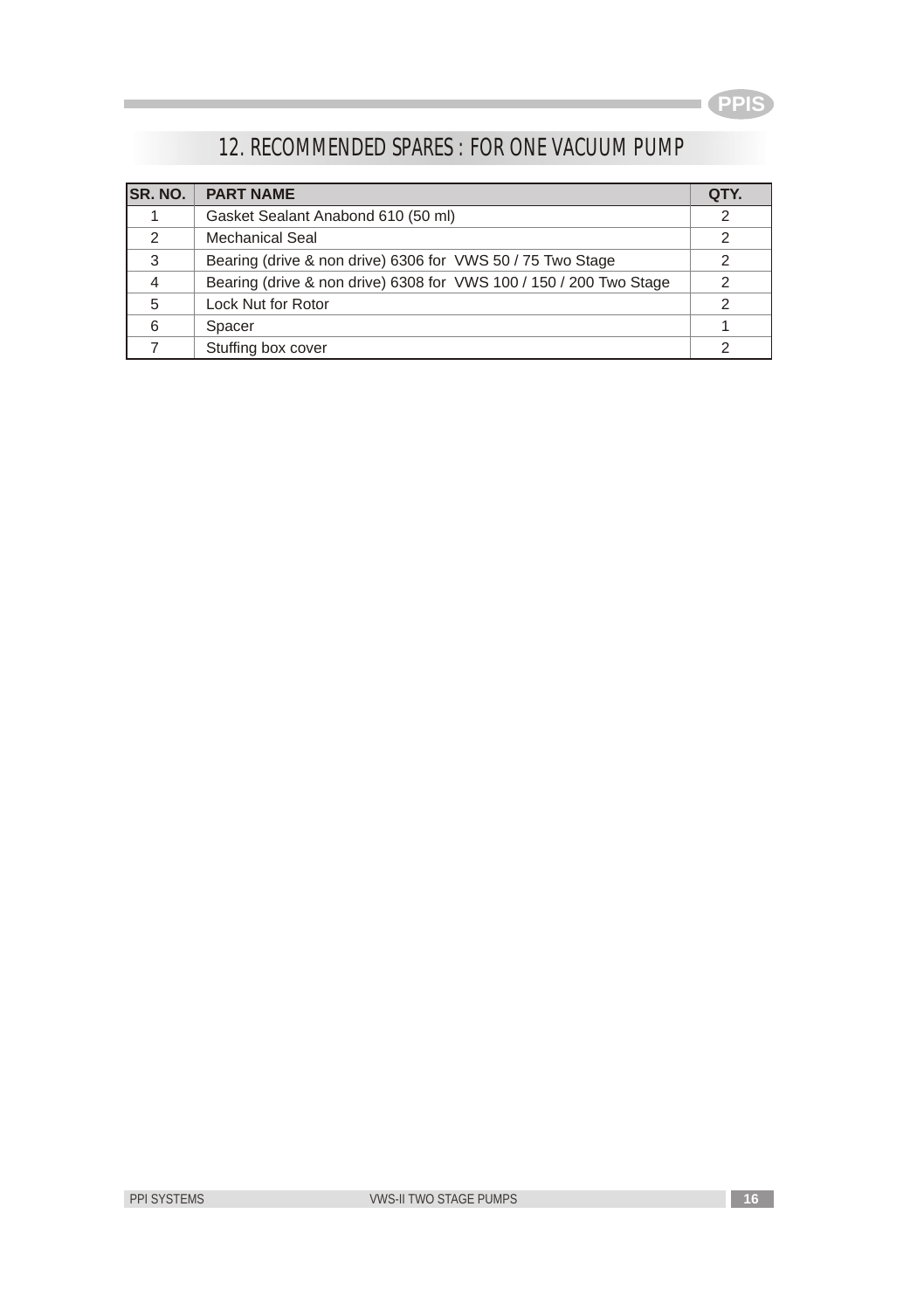

CLOCKWISE ROTATION FROM COUPLING END

| 22.              | <b>STUD FOR PUMP</b>                             | 6              |
|------------------|--------------------------------------------------|----------------|
| 21.              | <b>LOCKING WASHER I.</b>                         | 1              |
| 20.              | <b>LOCKING NUT</b>                               | 1              |
| 19.              | SPACER (BET'N TWO CONTROL DISC)                  | $\mathbf{1}$   |
| 18.              | ROTOR NUT FOR LOCKING ROTOR                      | $\overline{2}$ |
| 17.              | BEARING COVER (CLOSE SIDE).                      | $\mathbf{1}$   |
| 16.              | BEARING COVER (DRIVE SIDE).                      | 1              |
| 15.              | BEARING COVER (INNER SIDE) - C S                 | $\overline{2}$ |
| 14.              | <b>BEARING BRACKET. - C1</b>                     | $\overline{2}$ |
| 13.              | STUFFING BOX.                                    | $\overline{2}$ |
| 12.              | DEEP GROOVE BALL BEARING SINGLE ROW              | $\overline{2}$ |
| 11.              | SINGLE MECH. SEAL                                | $\overline{2}$ |
| 10.              | <b>SHAFT</b>                                     | $\mathbf{1}$   |
| 9.               | CONTROL DISC (C-SIDE BET'N FIRST & SECOND ROTOR) | $\mathbf{1}$   |
| 8.               | CONTROL DISC (D-SIDE BET'N FIRST & SECOND ROTOR) | 1              |
| 7 <sub>1</sub>   | CONTROL DISC (CLOSE DISC)                        | 1              |
| 6.               | CONTROL DISC (DRIVE SIDE)                        | 1              |
| 5.               | <b>CASING COVER</b>                              | $\overline{2}$ |
| 4.               | ROTOR (SECOND STAGE)                             | 1              |
| 3.               | ROTOR (FIRST STAGE)                              | 1              |
| $\overline{2}$ . | CASING (SECOND STAGE)                            | $\mathbf{1}$   |
| $\mathbf{1}$ .   | CASING (FIRST STAGE)                             | $\mathbf{1}$   |
| SR. NO.          | <b>DESCRIPTION</b>                               | QTY.           |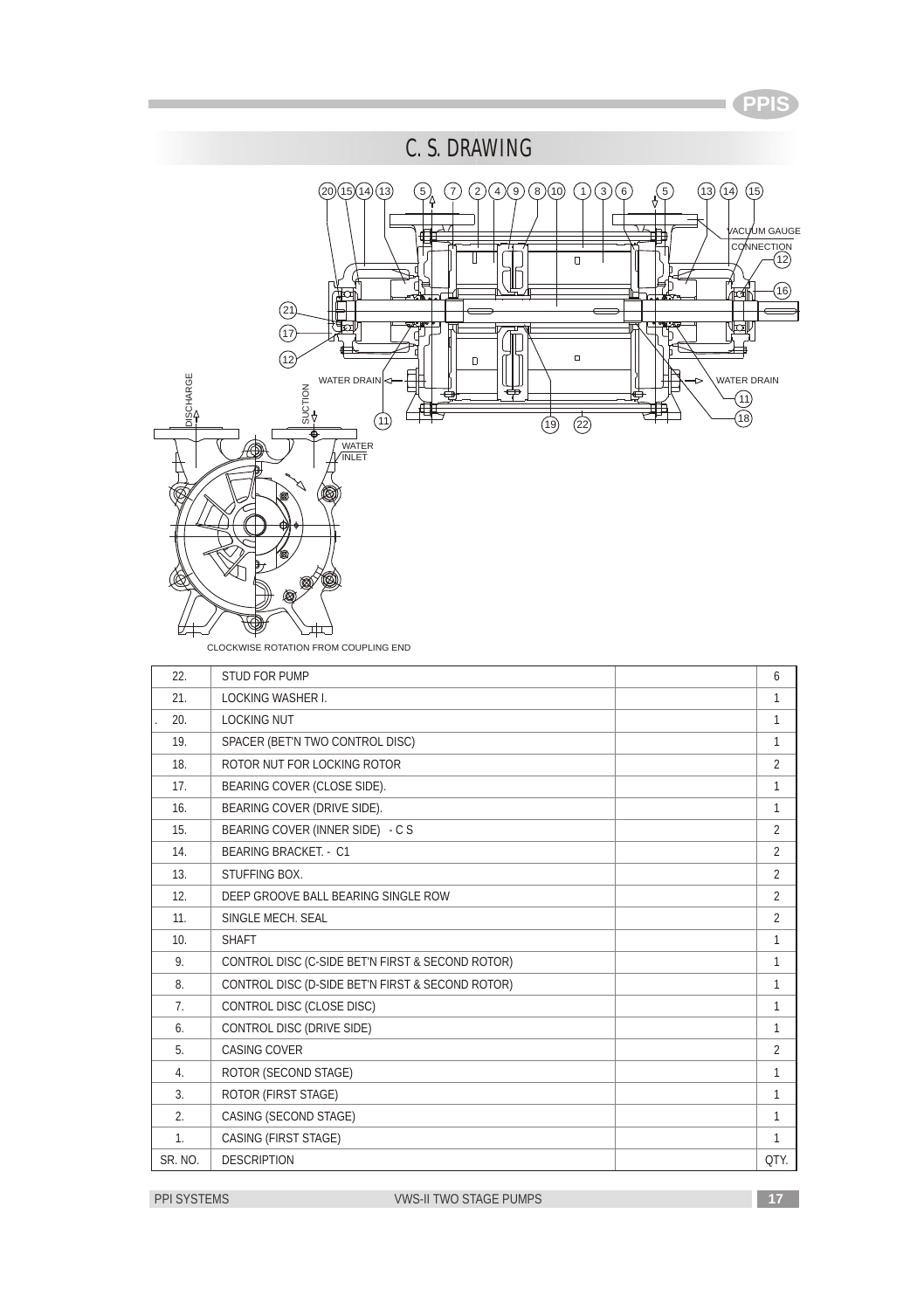# G. A. DRAWING



| 12.              | STOP COCK (WATER REGULATING VALVE)                 | 1    |
|------------------|----------------------------------------------------|------|
| 11.              | BALL VALVE (WATER ON/OFF VALVE)                    | 1    |
| 10.              | BASE FRAME FOR PUMP & MOTOR                        | 1    |
| 9.               | <b>MATCHING FLANCE</b>                             | 2    |
| 8.               | VACUUM GAUGE 0-760 mm OF Hq. 4" DIA. DIAL 3/8" BSP | 1    |
| 7 <sub>1</sub>   | TEFC ELE. MOTOR                                    | 1    |
| 6.               | <b>FLEXIBLE TYRE COUPLING</b>                      | 1    |
| 5.               | SINGLE MECH. SEAL                                  | 2    |
| $\overline{4}$ . | STUFFING BOX                                       | 2    |
| 3.               | CASING COVER                                       | 2    |
| 2.               | CASING SECOND STAGE                                | 1    |
| 1.               | <b>CASING FIRST STAGE</b>                          | 1    |
| SR. NO.          | <b>DESCRIPTION</b>                                 | QTY. |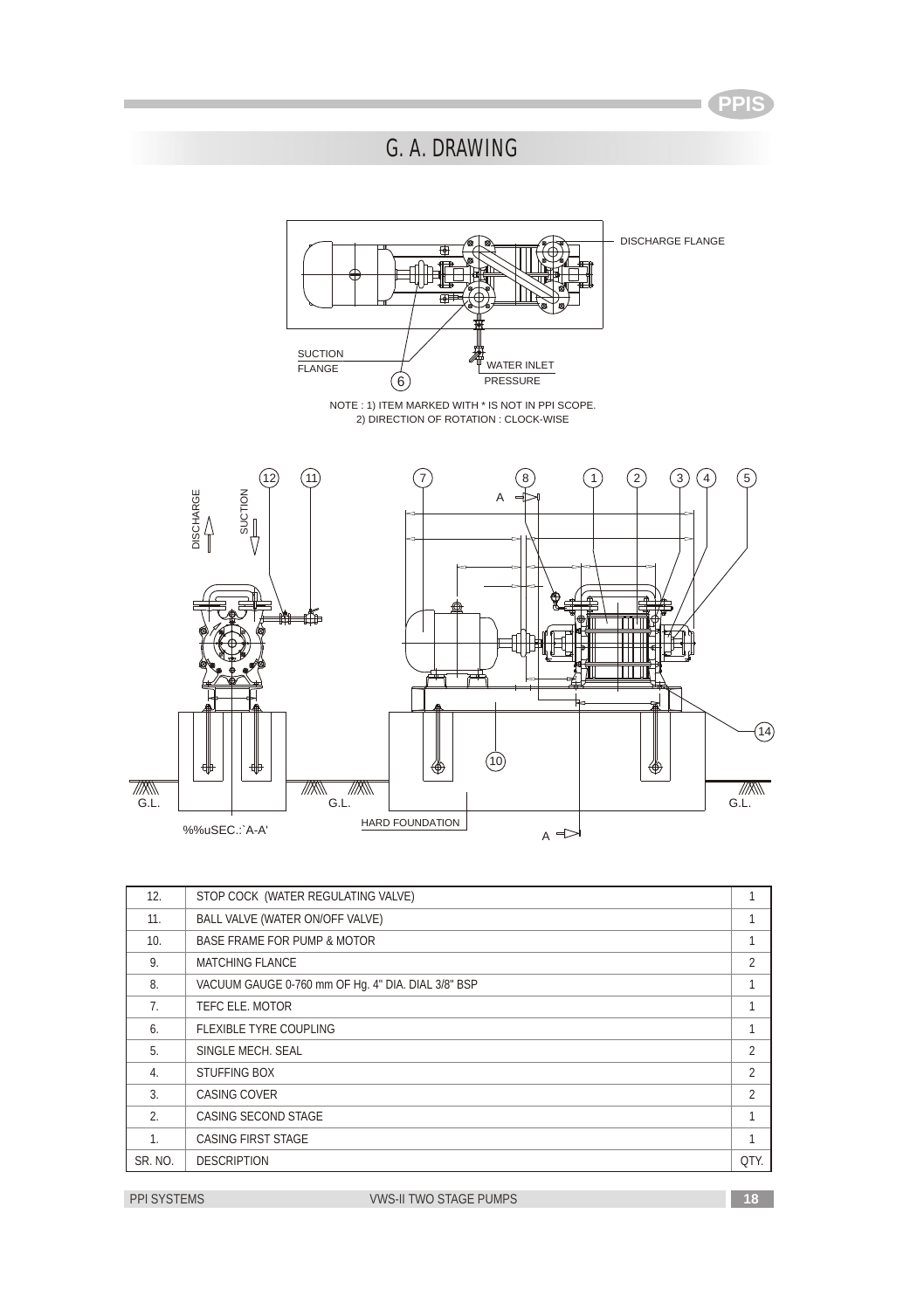# OUR RANGE OF OTHER PRODUCT





CHEMICAL PROCESS PUMP